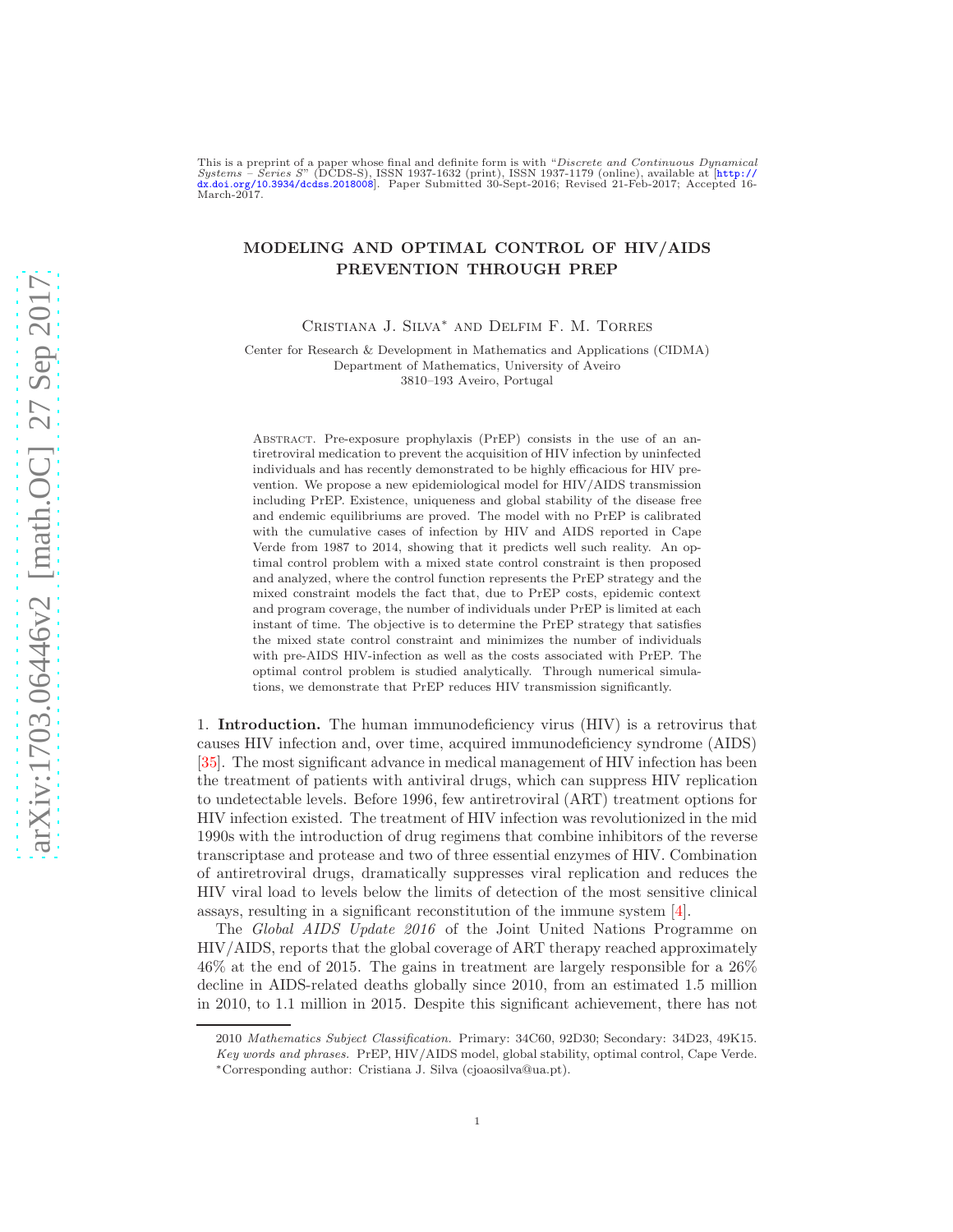been a decrease in new infections since 2010, with more than 2 million new infections reported in 2015 [\[33\]](#page-22-1). The World Health Organization's (WHO) Global Health Sector Strategy on HIV embraces innovation in the HIV response, recommending, for example, that people at substantial risk of HIV infection should be offered pre-exposure prophylaxis (PrEP) as an additional prevention choice, as part of comprehensive prevention. PrEP is the use of an antiretroviral medication to prevent the acquisition of HIV infection by uninfected individuals. Several trials among men who have sex with men, people who inject drugs, transgender people, women and serodiscordant couples (one partner is HIV-positive and the other is HIV-negative) have shown that when PrEP is taken, it is an effective and safe mechanism for preventing HIV-infection [\[36\]](#page-22-2).

In [\[1\]](#page-20-0), it is concluded that PrEP could prevent 2.7 to 3.2 million new cases of HIV in sub-Saharan Africa over 10 years, if it is targeted to the highest risk groups, and disinhibition could be prevented. In 2008, the authors of [\[14\]](#page-21-1) claimed that PrEP represents the most powerful available biologic intervention for HIV prevention. In 2016, WHO has welcomed a plan by the South African Ministry of Health to provide immediate antiretroviral treatment to all sex workers with HIV, and to offer daily oral PrEP to HIV-negative sex workers to prevent them from acquiring the infection [\[41\]](#page-22-3). Following WHO, making PrEP drugs available for safe, effective prevention outside the clinical trial setting is the current challenge.

Substantial gaps remain in understanding the trade-offs between the costs and benefits of choosing alternative HIV prevention strategies, such as the initiation of PrEP by high risk uninfected individuals [\[13\]](#page-21-2). Mathematical models of HIV that include PrEP are scarce [\[6\]](#page-21-3). In [\[17\]](#page-21-4), a mathematical model is used to estimate the effects of early diagnosis, early treatment and PrEP, on the HIV epidemic in South Korea over the next 40 years, as compared with the current situation. In [\[13\]](#page-21-2), the authors develop a mathematical model to simulate HIV incidence among men residing in Los Angeles County, CA, aged between 15 to 65 years old, who have sex with men. They claim that PrEP and Test-and-Treat yield the largest reductions in HIV incidence, and are highly cost-effective. Another cost-effectiveness study was done in [\[3\]](#page-21-5) and the results showed that PrEP can be cost-saving if delivered to individuals at increased risk of infection. In this paper, we propose a new mathematical epidemiological model for HIV/AIDS transmission including PrEP, which generalizes the HIV/AIDS sub-model recently proposed in [\[30\]](#page-22-4).

First, we consider the mathematical model with no PrEP, calibrate the model to the cumulative cases of infection by HIV and AIDS from 1987 to 2014 reported in [\[25\]](#page-21-6), and we show that the model predicts well the reality given in [\[25\]](#page-21-6). In this model, the effective contact with people infected with HIV includes two modification parameters that account for the relative infectiousness of individuals with AIDS symptoms, in comparison to those infected with HIV with no AIDS symptoms [\[37\]](#page-22-5), and for partial restoration of the immune function of individuals with HIV infection that use ART correctly [\[10\]](#page-21-7). It should be noted that the infectiousness of the HIVinfected individuals under ART treatment is a controversial subject. HIV treatment reduces the viral load in the blood, and also in other body fluids, such as semen and vaginal fluid. However, not all people living with HIV who take HIV treatment and have an undetectable viral load in the blood also have an undetectable viral load in their other bodily fluids: see, e.g., [\[22\]](#page-21-8) and references therein. In our paper, the values considered for the modification parameters are based on two different research studies: the first one is known as HPTN 052, where it was found that the risk of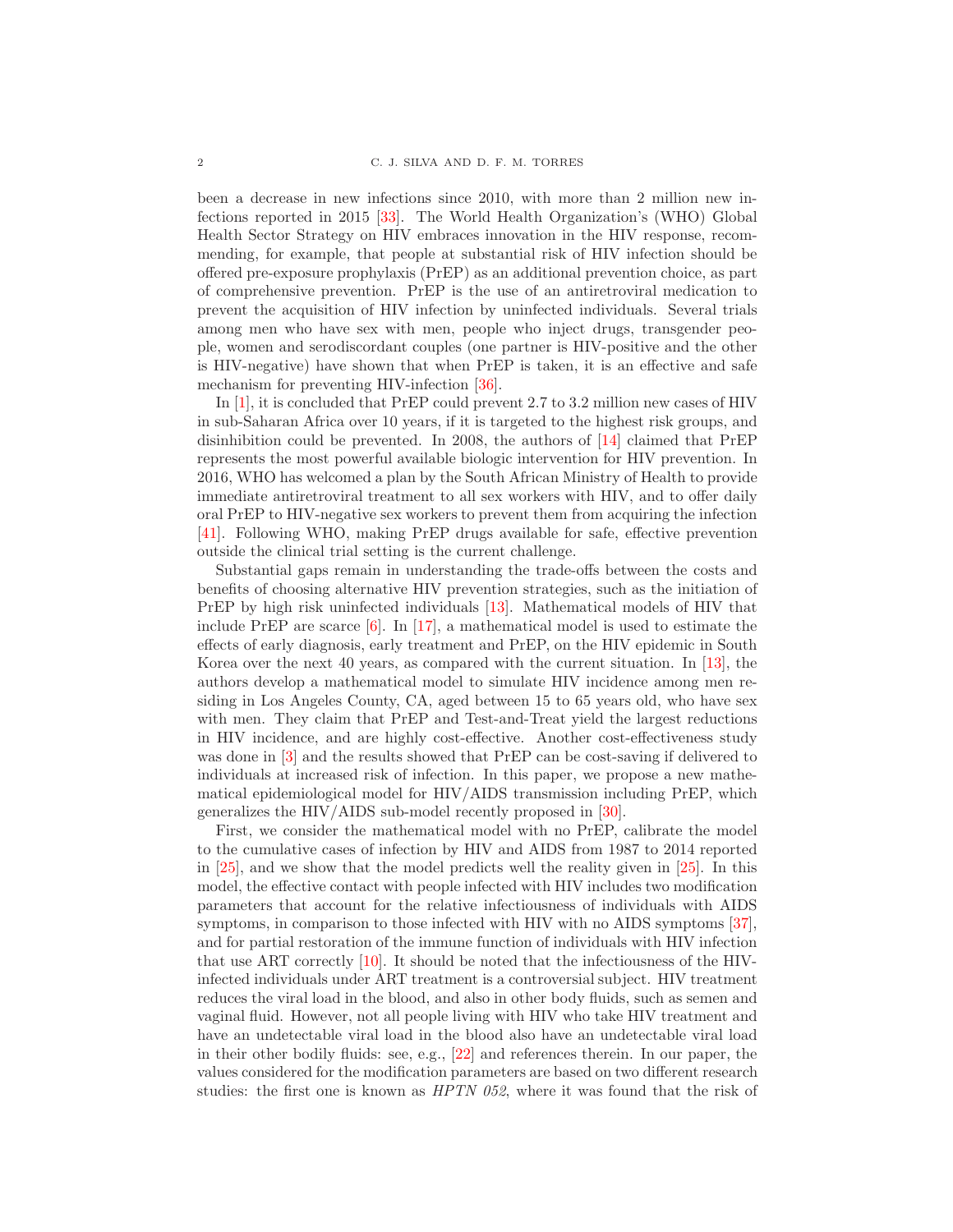HIV transmission among heterosexual serodiscordant couples is 96% lower when the HIV-positive partner is on treatment  $[9]$ ; and the other one, where it was proved that HIV-infected individuals under ART treatment have a very low probability (assumed inferior to  $0.04$ ) of transmitting HIV [\[11\]](#page-21-10). We prove the global stability of the endemic equilibrium and we provide numerical simulations, illustrating the calibration of the model to the HIV/AIDS situation in Cape Verde.

In [\[23\]](#page-21-11), the authors evaluate the effect of early HIV treatment and optimization of care, HIV testing, condom distribution, and substance abuse treatment on HIV incidence from 2011 to 2021, using Cape Verde as an example. However, they did not include PrEP for HIV negative groups at risk as a possible prevention measure. Here, we show that inclusion of PrEP can reduce significantly the HIV incidence. We start by proving existence and global stability of the disease free equilibrium of the HIV/AIDS-PrEP model. Moreover, we also prove existence of an unique endemic equilibrium and the global stability for some specific relevant cases. It is important, however, to highlight that  $PrEP$  is not for everyone [\[40\]](#page-22-6). Only people who are HIV-negative and at very high risk for HIV infection should take PrEP. Moreover, PrEP is highly expensive and it is still not approved in many countries, e.g., by the European Medicines Agency (EMEA) [\[32\]](#page-22-7). Therefore, the number of individuals that should take PrEP is limited at each instant of time. In order to study this health public problem, we formulate an optimal control problem with a mixed state control constraint.

Optimal control theory has been successfully applied to several epidemiological models, e.g., dengue [\[27,](#page-22-8) [28\]](#page-22-9), tuberculosis [\[12,](#page-21-12) [29\]](#page-22-10), Ebola [\[16,](#page-21-13) [24\]](#page-21-14), cholera [\[20\]](#page-21-15), and HIV/AIDS [\[26,](#page-21-16) [31\]](#page-22-11). However, we claim our work to be the first to apply optimal control to an HIV/AIDS model with PrEP. More precisely, we consider the HIV/AIDS-PrEP model and formulate an optimal control problem with the aim to determine the PrEP strategy that satisfies the mixed state control constraint and minimizes the number of individuals with pre-AIDS HIV-infection as well as the costs associated with PrEP. We solve the optimal control problem and provide numerical simulations, which show that it is possible to reduce the HIV incidence through PrEP and having into consideration the limitations related to the implementation of PrEP (cost, epidemic context, program coverage and individual-level adherence).

The paper is organized as follows. In Section [2,](#page-3-0) we consider the SICA model for HIV/AIDS transmission proposed in [\[30\]](#page-22-4) and prove the global stability of the unique endemic equilibrium for the case when the associated AIDS-induced mortality is negligible. We calibrate the SICA model to the cumulative cases of infection by HIV and AIDS from 1987 to 2014 in Cape Verde and show that it predicts well this reality. In Section [3,](#page-7-0) we generalize the SICA model by including the possibility of providing PrEP to susceptible individuals. We prove the existence and global stability of the disease-free equilibrium for  $R_0 < 1$ , where  $R_0$  denotes the basic reproduction number, which is computed following [\[34\]](#page-22-12). We prove existence of an unique endemic equilibrium point for  $R_0 > 1$  and its global stability for a negligible AIDS-induced death rate and strict adherence to PrEP. Through numerical simulations, we investigate the impact of PrEP in the reduction of HIV transmission. In Section [4,](#page-14-0) we propose and analyze an optimal control problem with a mixed state control constraint. Numerical simulations show that the extremal solutions combine a reduction of HIV transmission with limited number of individuals under PrEP at each instant of time. We end with Section [5](#page-19-0) of conclusions and future work.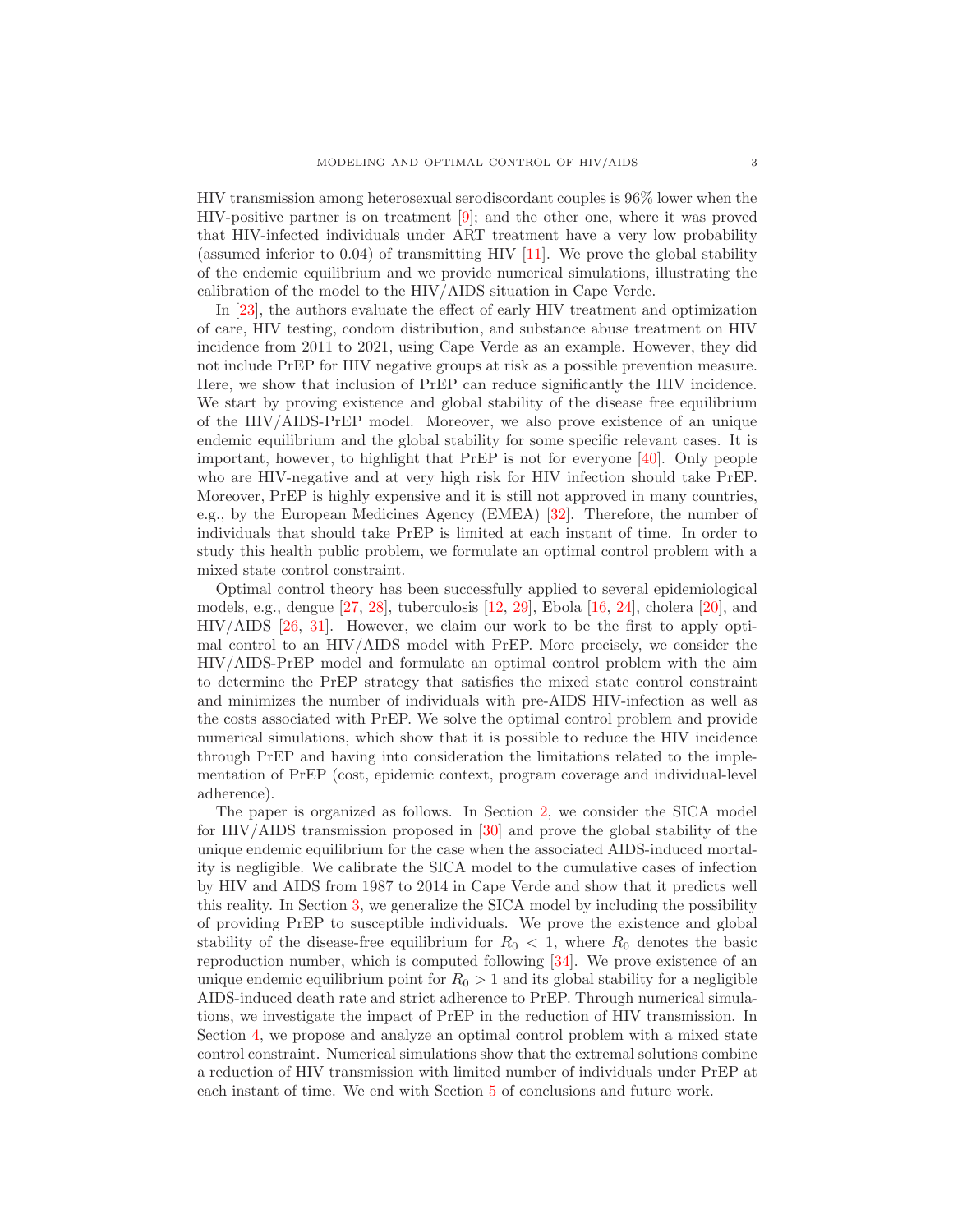<span id="page-3-0"></span>2. The SICA model for HIV/AIDS transmission. In this section, we analyze a mathematical model for HIV/AIDS transmission with varying population size in a homogeneously mixing population, first proposed in [\[30\]](#page-22-4), and prove the global stability of the unique endemic equilibrium for the case when the associated AIDSinduced mortality is negligible. The model subdivides human population into four mutually-exclusive compartments: susceptible individuals  $(S)$ ; HIV-infected individuals with no clinical symptoms of AIDS (the virus is living or developing in the individuals but without producing symptoms or only mild ones) but able to transmit HIV to other individuals  $(I)$ ; HIV-infected individuals under ART treatment (the so called chronic stage) with a viral load remaining low  $(C)$ ; and HIV-infected individuals with AIDS clinical symptoms  $(A)$ . The total population at time t, denoted by  $N(t)$ , is given by  $N(t) = S(t) + I(t) + C(t) + A(t)$ . Effective contact with people infected with HIV is at a rate  $\lambda$ , given by

$$
\lambda = \frac{\beta}{N} \left( I + \eta_C C + \eta_A A \right),
$$

where  $\beta$  is the effective contact rate for HIV transmission. The modification parameter  $\eta_A \geq 1$  accounts for the relative infectiousness of individuals with AIDS symptoms, in comparison to those infected with HIV with no AIDS symptoms. Individuals with AIDS symptoms are more infectious than HIV-infected individuals (pre-AIDS) because they have a higher viral load and there is a positive correlation between viral load and infectiousness [\[37\]](#page-22-5). On the other hand,  $\eta_C \leq 1$  translates the partial restoration of immune function of individuals with HIV infection that use ART correctly [\[10\]](#page-21-7). All individuals suffer from natural death, at a constant rate  $\mu$ . We assume that HIV-infected individuals with and without AIDS symptoms have access to ART treatment. HIV-infected individuals with no AIDS symptoms I progress to the class of individuals with HIV infection under ART treatment C at a rate  $\phi$ , and HIV-infected individuals with AIDS symptoms are treated for HIV at rate  $\alpha$ . We also assume that an HIV-infected individual with AIDS symptoms  $A$ that starts treatment moves to the class of HIV-infected individuals  $I$ , moving to the chronic class C only if the treatment is maintained. HIV-infected individuals with no AIDS symptoms  $I$  that do not take ART treatment progress to the AIDS class A at rate  $\rho$ . Note that only HIV-infected individuals with AIDS symptoms A suffer from an AIDS induced death, at a rate d. These assumptions are translated in the following mathematical model:

<span id="page-3-2"></span>
$$
\begin{cases}\n\dot{S}(t) = \Lambda - \frac{\beta(I(t) + \eta_C C(t) + \eta_A A(t))}{N(t)} S(t) - \mu S(t), \\
\dot{I}(t) = \frac{\beta(I(t) + \eta_C C(t) + \eta_A A(t))}{N(t)} S(t) - (\rho + \phi + \mu)I(t) + \alpha A(t) + \omega C(t), \\
\dot{C}(t) = \phi I(t) - (\omega + \mu)C(t), \\
\dot{A}(t) = \rho I(t) - (\alpha + \mu + d)A(t).\n\end{cases}
$$
\n(1)

We consider the biologically feasible region

<span id="page-3-1"></span>
$$
\Omega = \{ (S, I, C, A) \in \mathbb{R}_+^4 : N \le \Lambda/\mu \}. \tag{2}
$$

Using a standard comparison theorem (see [\[18\]](#page-21-17)), one can easily show that  $N(t) \leq \frac{\Lambda}{\mu}$ if  $N(0) \leq \frac{\Lambda}{\mu}$ . Thus, the region  $\Omega$  defined by [\(2\)](#page-3-1) is positively invariant. Hence, it is sufficient to consider the dynamics of the flow generated by  $(1)$  in  $\Omega$ . In this region, the model is epidemiologically and mathematically well posed in the sense of [\[15\]](#page-21-18).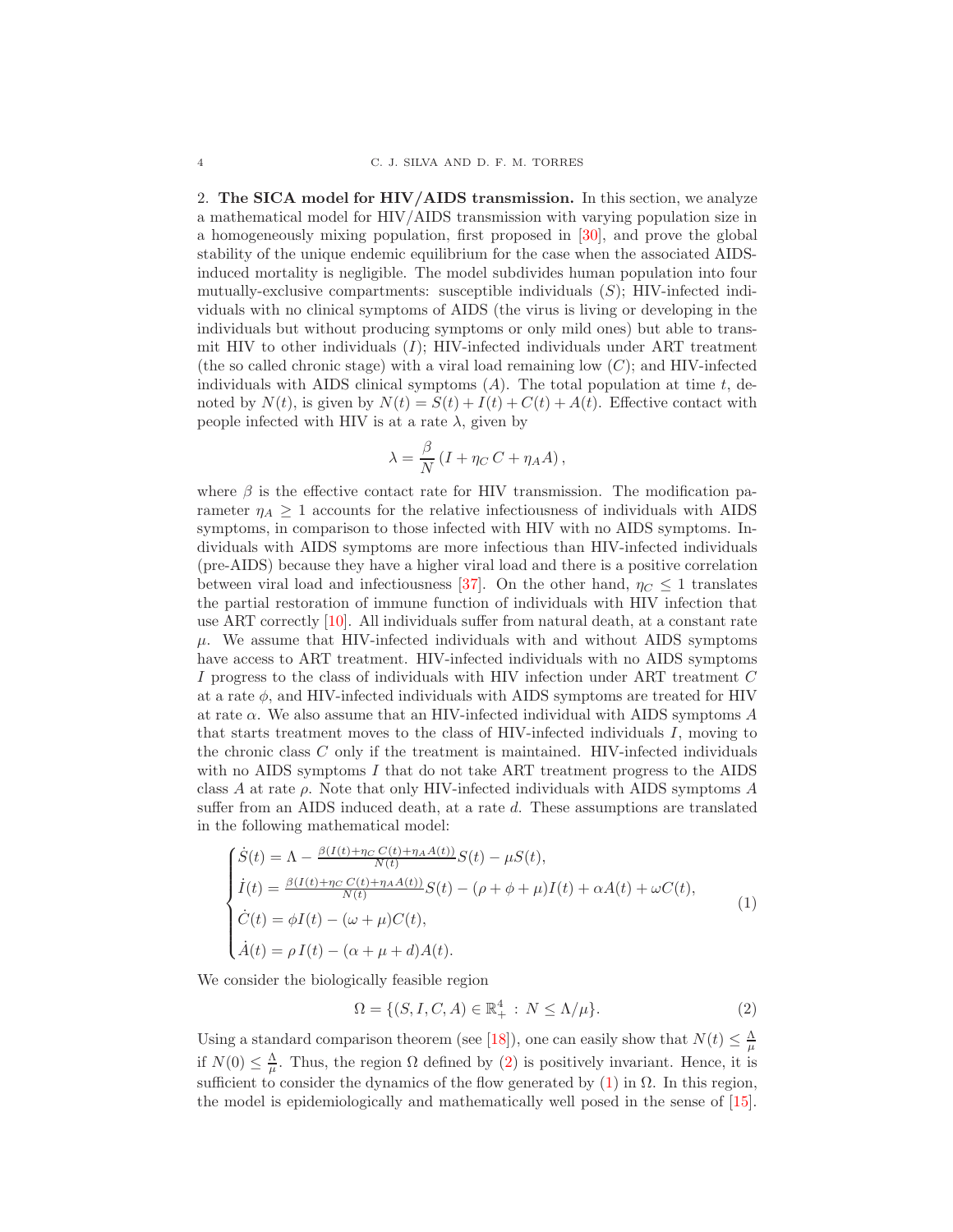In other words, every solution of model [\(1\)](#page-3-2) with initial conditions in  $\Omega$  remains in  $\Omega$  for all  $t > 0$ . For this reason, the dynamics of the model is considered in  $\Omega$ .

**Theorem 2.1** (See [\[30\]](#page-22-4)). The population  $N(t)$  is uniformly persistent, that is,

$$
\liminf_{t \to \infty} N(t) \ge \varepsilon
$$

with  $\varepsilon > 0$  not depending on the initial data.

Model [\(1\)](#page-3-2) has a disease-free equilibrium, given by

$$
\Sigma_0 = (S^0, I^0, C^0, A^0) = \left(\frac{\Lambda}{\mu}, 0, 0, 0\right).
$$

Following  $[34]$ , the basic reproduction number  $R_0$  for model  $(1)$ , which represents the expected average number of new HIV infections produced by a single HIVinfected individual when in contact with a completely susceptible population, is given by

<span id="page-4-2"></span>
$$
R_0 = \frac{\beta (\xi_2 (\xi_1 + \rho \eta_A) + \eta_C \phi \xi_1)}{\mu (\xi_2 (\rho + \xi_1) + \phi \xi_1 + \rho d) + \rho \omega d} = \frac{\mathcal{N}}{\mathcal{D}},
$$
(3)

where  $\xi_1 = \alpha + \mu + d$ ,  $\xi_2 = \omega + \mu$  and  $\xi_3 = \rho + \phi + \mu$ .

**Lemma 2.2** (See [\[30\]](#page-22-4)). The disease free equilibrium  $\Sigma_0$  is locally asymptotically stable if  $R_0 < 1$ , and unstable if  $R_0 > 1$ .

**Theorem 2.3** (See [\[30\]](#page-22-4)). The disease free equilibrium  $\Sigma_0$  is globally asymptotically stable for  $R_0 < 1$ .

To find conditions for the existence of an equilibrium for which HIV is endemic in the population (i.e., at least one of  $I^*$ ,  $C^*$  or  $A^*$  is nonzero), denoted by  $\Sigma_+$  =  $(S^*, I^*, C^*, A^*)$ , the equations in [\(1\)](#page-3-2) are solved in terms of the force of infection at the steady-state  $\lambda^*$ , given by

<span id="page-4-1"></span>
$$
\lambda^* = \frac{\beta \left(I^* + \eta_C C^* + \eta_A A^*\right)}{N^*}.\tag{4}
$$

Setting the right hand side of the equations of the model to zero, and noting that  $\lambda = \lambda^*$  at equilibrium gives

<span id="page-4-0"></span>
$$
S^* = \frac{\Lambda}{\lambda^* + \mu}, \quad I^* = -\frac{\lambda^* \Lambda \xi_1 \xi_2}{D}, \quad C^* = -\frac{\phi \lambda^* \Lambda \xi_1}{D}, \quad A^* = -\frac{\rho_1 \lambda^* \Lambda \xi_2}{D} \tag{5}
$$

with  $D = -(\lambda^* + \mu)(\mu(\xi_2(\rho + \xi_1) + \xi_1\phi + \rho d) + \rho\omega d)$ , we use [\(5\)](#page-4-0) in the expression for  $\lambda^*$  in [\(4\)](#page-4-1) to show that the nonzero (endemic) equilibrium of the model satisfies

$$
\lambda^* = -\mu(1 - R_0).
$$

The force of infection at the steady-state  $\lambda^*$  is positive only if  $R_0 > 1$ . Thus, the existence and uniqueness of the endemic equilibrium follows.

**Lemma 2.4** (See [\[30\]](#page-22-4)). The model [\(1\)](#page-3-2) has a unique endemic equilibrium whenever  $R_0 > 1$ .

Remark 1. The expression of the endemic equilibrium of model [\(1\)](#page-3-2) is given by

$$
S^* = \frac{\Lambda(\rho d\xi_2 - \mathcal{D})}{\mu(\rho d\xi_2 - \mathcal{N})}, \qquad I^* = \frac{\Lambda\xi_1\xi_2(\mathcal{D} - \mathcal{N})}{\mathcal{D}(\rho d\xi_2 - \mathcal{N})},
$$
  

$$
C^* = \frac{\Lambda\phi\xi_1(\mathcal{D} - \mathcal{N})}{\mathcal{D}(\rho d\xi_2 - \mathcal{N})}, \qquad A^* = \frac{\Lambda\rho\xi_2(\mathcal{D} - \mathcal{N})}{\mathcal{D}(\rho d\xi_2 - \mathcal{N})}.
$$

**Theorem 2.5** (See [\[30\]](#page-22-4)). The endemic equilibrium  $\Sigma_{+}$  is locally asymptotically stable for  $R_0$  near 1.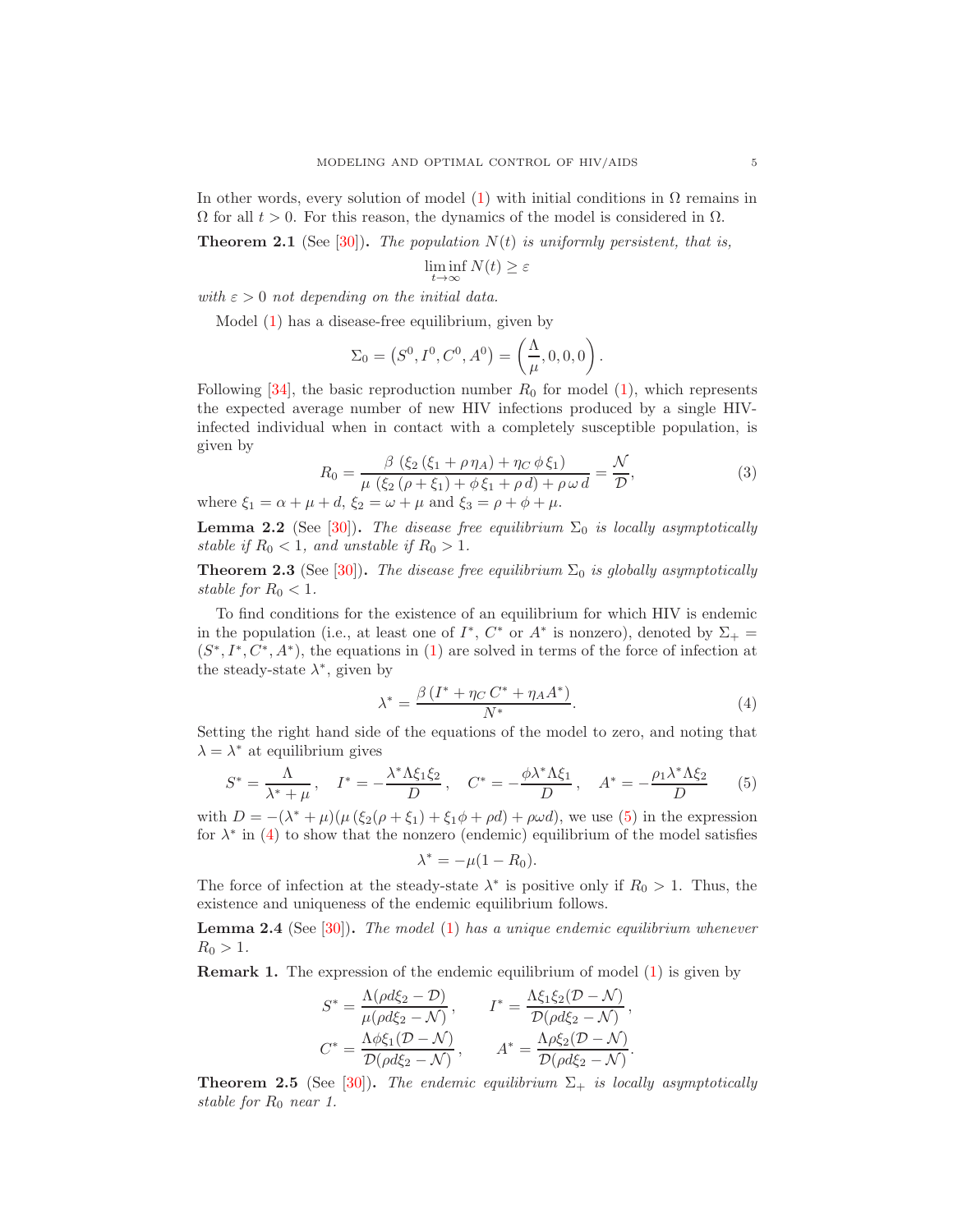2.1. Global stability of the endemic equilibrium for negligible AIDS**induced death rate**  $(d = 0)$ . In this section, we investigate the global stability of the endemic equilibrium of model [\(1\)](#page-3-2) for the case when the associated AIDSinduced mortality is negligible  $(d = 0)$ . Adding the equations of the model  $(1)$ , with  $d = 0$ , gives  $\dot{N} = \Lambda - \mu N$ , so that  $N \to \frac{\Lambda}{\mu}$  as  $t \to \infty$ . Thus,  $\frac{\Lambda}{\mu}$  is an upper bound of  $N(t)$  provided that  $N(0) \leq \frac{\Lambda}{\mu}$ . Further, if  $N(0) > \frac{\Lambda}{\mu}$ , then  $N(t)$  decreases to this level. Using  $N = \frac{\Lambda}{\mu}$  in the force of infection  $\lambda = \frac{\beta}{N} (I + \eta_C C + \eta_A A)$  gives a limiting (mass action) system (see, e.g., [\[2\]](#page-21-19)). Then, the force of infection becomes

$$
\lambda = \beta_1 (I + \eta_C C + \eta_A A)
$$
, where  $\beta_1 = \frac{\beta \mu}{\Lambda}$ .

Therefore, we consider the model

<span id="page-5-0"></span>
$$
\begin{cases}\n\dot{S}(t) = \Lambda - \beta_1 (I(t) + \eta_C C(t) + \eta_A A(t)) S(t) - \mu S(t), \\
\dot{I}(t) = \beta_1 (I(t) + \eta_C C(t) + \eta_A A(t)) S(t) - \xi_3 I(t) + \alpha A(t) + \omega C(t), \\
\dot{C}(t) = \phi I(t) - \xi_2 C(t), \\
\dot{A}(t) = \rho I(t) - \xi_1 A(t),\n\end{cases} (6)
$$

where  $\xi_1 = \alpha + \mu$ . The model [\(6\)](#page-5-0) has a unique endemic equilibrium given by  $\tilde{\Sigma}_{+} = \Sigma_{+}|_{d=0}$ , whenever  $\tilde{R}_{0} = R_{0}|_{d=0} > 1$ . Let us define

$$
\Omega_0 = \{ (S, I, C, A) \in \Omega : I = C = A = 0 \}.
$$

**Theorem 2.6.** The endemic equilibrium  $\tilde{\Sigma}_+$  of model [\(6\)](#page-5-0) is globally asymptotically stable in  $\Omega \backslash \Omega_0$  whenever  $\tilde{R}_0 > 1$ .

Proof. Consider the following Lyapunov function:

<span id="page-5-2"></span>
$$
V = (S - S^* \ln(S)) + (I - I^* \ln(I)) + \frac{\omega}{\xi_2} (C - C^* \ln(C)) + \frac{\alpha}{\xi_1} (A - A^* \ln(A)).
$$
 (7)

Differentiating  $V$  with respect to time gives

$$
\dot{V} = \left(1 - \frac{S^*}{S}\right)\dot{S} + \left(1 - \frac{I^*}{I}\right)\dot{I} + \frac{\omega}{\xi_2}\left(1 - \frac{C^*}{C}\right)\dot{C} + \frac{\alpha}{\xi_1}\left(1 - \frac{A^*}{A}\right)\dot{A}.
$$

Substituting the expressions for the derivatives in  $\dot{V}$ , it follows from [\(1\)](#page-3-2) that

$$
\dot{V} = \left(1 - \frac{S^*}{S}\right) \left[\Lambda - \beta_1 \left(I + \eta_C C + \eta_A A\right)S - \mu S\right] \n+ \left(1 - \frac{I^*}{I}\right) \left[\beta_1 \left(I + \eta_C C + \eta_A A\right)S - \xi_3 I + \alpha A + \omega C\right] \n+ \frac{\omega}{\xi_2} \left(1 - \frac{C^*}{C}\right) \left[\phi I - \xi_2 C\right] + \frac{\alpha}{\xi_1} \left(1 - \frac{A^*}{A}\right) \left[\rho I - \xi_1 A\right].
$$
\n(8)

<span id="page-5-1"></span>Using relation  $\Lambda = \beta_1 (I^* + \eta_C C^* + \eta_A A^*) S^* + \mu S^*$ , we have from the first equation of system  $(6)$  at steady-state that  $(8)$  can be written as

$$
\dot{V} = \left(1 - \frac{S^*}{S}\right) [\beta_1 (I^* + \eta_C C^* + \eta_A A^*) S^* + \mu S^* - \beta_1 (I + \eta_C C + \eta_A A) S - \mu S] \n+ \left(1 - \frac{I^*}{I}\right) [\beta_1 (I + \eta_C C + \eta_A A) S - \xi_3 I + \alpha A + \omega C] \n+ \frac{\omega}{\xi_2} \left(1 - \frac{C^*}{C}\right) [\phi I - \xi_2 C] + \frac{\alpha}{\xi_1} \left(1 - \frac{A^*}{A}\right) [\rho I - \xi_1 A],
$$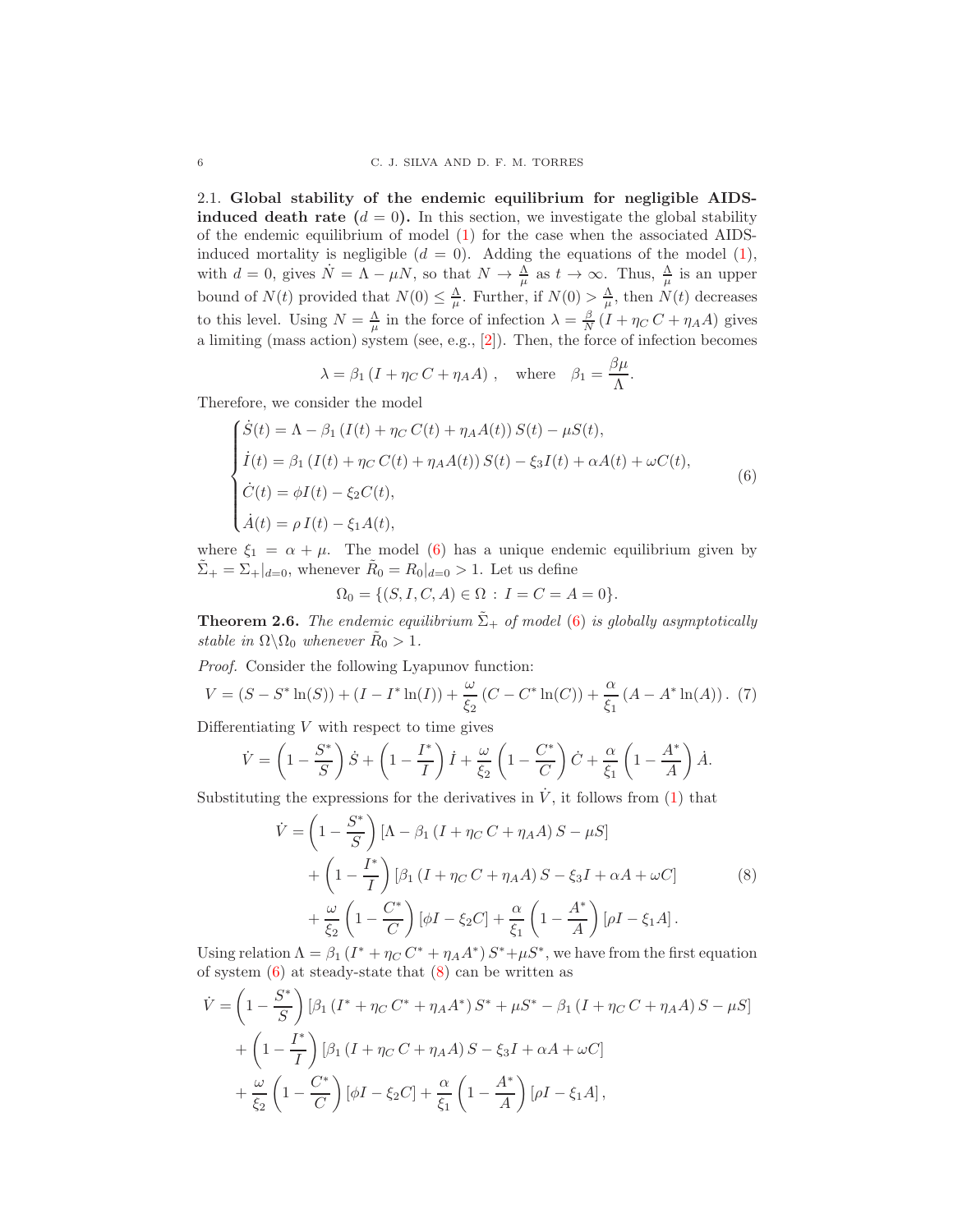which can then be simplified to

$$
\dot{V} = \left(1 - \frac{S^*}{S}\right)\beta_1 I^* S^* + \mu S^* \left(2 - \frac{S}{S^*} - \frac{S^*}{S}\right) - \beta_1 IS + \beta_1 IS^* \n+ \beta_1 (\eta_C C^* + \eta_A A^*) S^* - \beta_1 (\eta_C C + \eta_A A) S - \frac{S^*}{S}\beta_1 (\eta_C C^* + \eta_A A^*) S^* \n+ S^* \beta_1 (\eta_C C + \eta_A A) + \left(1 - \frac{I^*}{I}\right) [\beta_1 (I + \eta_C C + \eta_A A) S - \xi_3 I + \alpha A + \omega C] \n+ \frac{\omega}{\xi_2} \left(1 - \frac{C^*}{C}\right) [\phi I - \xi_2 C] + \frac{\alpha}{\xi_1} \left(1 - \frac{A^*}{A}\right) [\rho I - \xi_1 A].
$$

Using the relations at the steady state

 $\xi_3 I^* = \beta_1 (I^* + \eta_C C^* + \eta_A A^*) S^* + \alpha A^* + \omega C^*, \quad \xi_2 C^* = \phi I^*, \quad \xi_1 A^* = \rho I^*,$ and after some simplifications, we have

$$
\dot{V} = (\beta_1 I^* S^* + \mu S^*) \left( 2 - \frac{S}{S^*} - \frac{S^*}{S} \right) + \beta_1 S^* \left( \eta_C C^* + \eta_A A^* \right) \left( 1 - \frac{S^*}{S} \right) \n+ \beta_1 S^* \left( \eta_C C^* + \eta_A A^* \right) \left( 1 - \frac{I}{I^*} \right) + \beta_1 S^* \left( \eta_C C + \eta_A A \right) \left( 1 - \frac{I^*}{I} \frac{S}{S^*} \right) \n+ \alpha A^* \left( 1 - \frac{A}{A^*} \frac{I^*}{I} \right) + \omega C^* \left( 1 - \frac{C}{C^*} \frac{I^*}{I} \right) \n+ \frac{\omega \phi}{\xi_2} I^* \left( 1 - \frac{I}{I^*} \frac{C^*}{C} \right) + \frac{\alpha \rho}{\xi_1} I^* \left( 1 - \frac{I}{I^*} \frac{A^*}{A} \right).
$$

The terms between the larger brackets are less than or equal to zero by a wellknown inequality: the geometric mean is less than or equal to the arithmetic mean. The equality  $\frac{dV}{dt} = 0$  holds if and only if  $(S, I, C, A)$  take the equilibrium values  $(S^*, I^*, C^*, A^*)$ . Therefore, by LaSalle's Invariance Principle [\[19\]](#page-21-20), the endemic equilibrium  $\Sigma_{+}$  is globally asymptotically stable. □

We conjecture that the endemic equilibrium for positive AIDS-induced death rate  $(d > 0)$  is globally asymptotically stable. This remains an open question.

2.2. Case study for Cape Verde. In this section, we calibrate model [\(1\)](#page-3-2) to the cumulative cases of infection by HIV and AIDS in Cape Verde from 1987 to 2014. We show that our model predicts well this reality. In Table [1,](#page-7-1) the cumulative cases of infection by HIV and AIDS in Cape Verde are depicted for the years 1987–2014 [\[25\]](#page-21-6). We consider the initial conditions [\(9\)](#page-6-0) based on [\[25,](#page-21-6) [38\]](#page-22-13):

<span id="page-6-0"></span>
$$
S_0 = S(0) = 323911
$$
,  $I_0 = I(0) = 61$ ,  $C_0 = C(0) = 0$ ,  $A_0 = A(0) = 0$ . (9)

We borrow the parameter values  $\phi = 1$ ,  $\rho = 0.1$ ,  $\alpha = 0.33$  and  $\omega = 0.09$  from [\[30\]](#page-22-4). Following the World Bank data [\[38,](#page-22-13) [42\]](#page-22-14), the natural death rate is assumed to take the value  $\mu = 1/69.54$ . The recruitment rate  $\Lambda = 13045$  was estimated in order to approximate the values of the total population of Cape Verde given in Table [1.](#page-7-1) See Figure [1,](#page-7-2) were we can observe that model [\(1\)](#page-3-2) fits well the total population of Cape Verde. The AIDS induced death rate is assume to be  $d = 1$ based on [\[39\]](#page-22-15). Two cases are considered:  $\eta_C = 0.04$ , based on a research study known as  $HPTN$  052, where it is found that the risk of HIV transmission among heterosexual serodiscordant couples is 96% lower when the HIV-positive partner is on treatment [\[9\]](#page-21-9); and  $\eta_C = 0.015$ , which means that HIV-infected individuals under ART treatment have a very low probability of transmitting HIV, based on [\[11\]](#page-21-10). For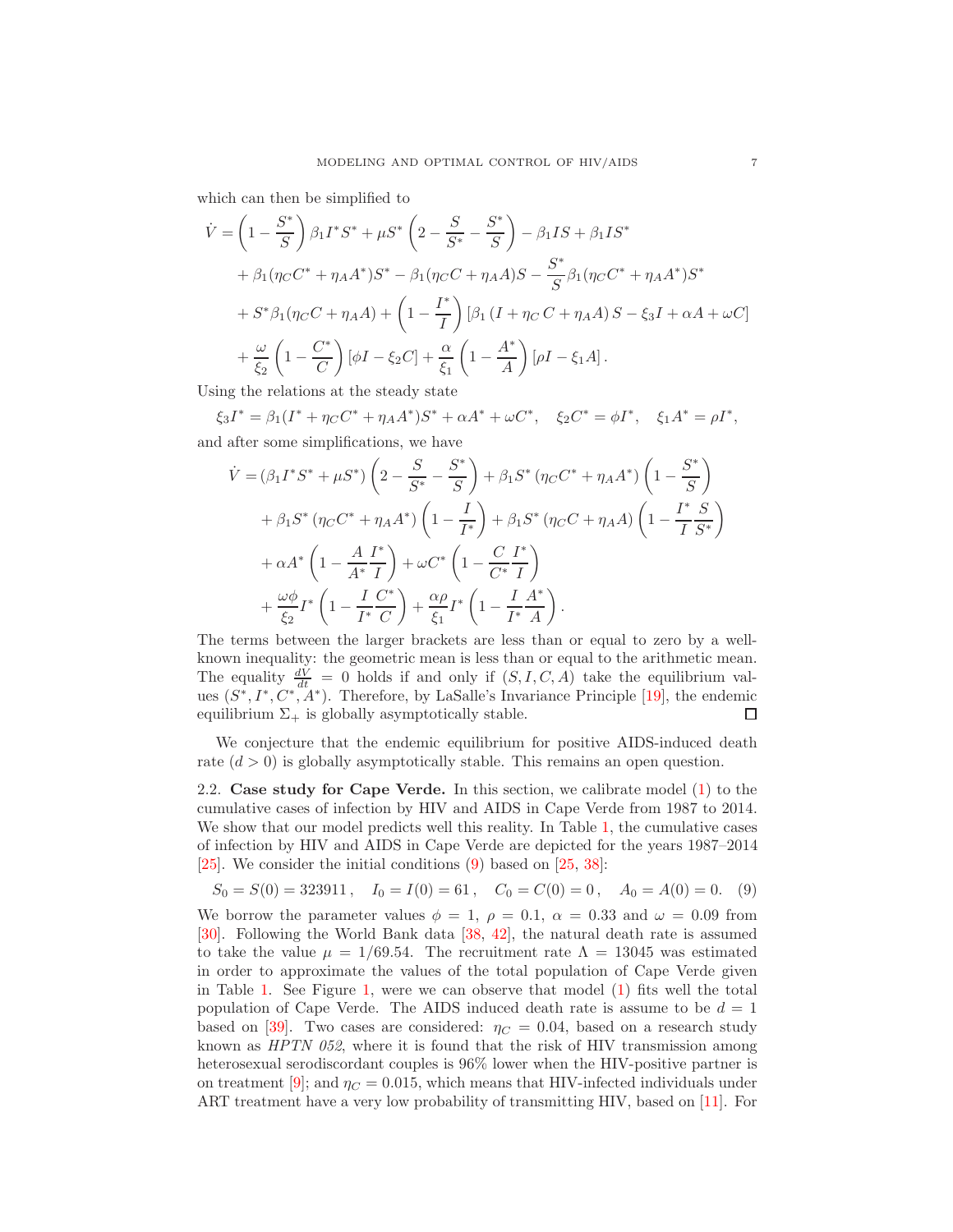| Year       | 1987   | 1988   | 1989   | 1990   | 1991   | 1992   | 1993   |
|------------|--------|--------|--------|--------|--------|--------|--------|
| HIV/AIDS   | 61     | 107    | 160    | 211    | 244    | 303    | 337    |
| Population | 323972 | 328861 | 334473 | 341256 | 349326 | 358473 | 368423 |
| Year       | 1994   | 1995   | 1996   | 1997   | 1998   | 1999   | 2000   |
| HIV/AIDS   | 358    | 395    | 432    | 471    | 560    | 660    | 779    |
| Population | 378763 | 389156 | 399508 | 409805 | 419884 | 429576 | 438737 |
| Year       | 2001   | 2002   | 2003   | 2004   | 2005   | 2006   | 2007   |
| HIV/AIDS   | 913    | 1064   | 1233   | 1493   | 1716   | 2015   | 2334   |
| Population | 447357 | 455396 | 462675 | 468985 | 474224 | 478265 | 481278 |
| Year       | 2008   | 2009   | 2010   | 2011   | 2012   | 2013   | 2014   |
| HIV/AIDS   | 2610   | 2929   | 3340   | 3739   | 4090   | 4537   | 4946   |
| Population | 483824 | 486673 | 490379 | 495159 | 500870 | 507258 | 513906 |

<span id="page-7-1"></span>Table 1. Cumulative cases of infection by HIV/AIDS and total population in Cape Verde in the period 1987–2014 [\[25,](#page-21-6) [42\]](#page-22-14).

<span id="page-7-2"></span>

FIGURE 1. Model [\(1\)](#page-3-2) fitting the total population of Cape Verde between 1987 and 2014 [\[25,](#page-21-6) [42\]](#page-22-14). The  $l_2$  norm of the difference between the real total population of Cape Verde and our prediction gives an error of 1.9% of individuals per year with respect to the total population of Cape Verde in 2014.

the modification parameter  $\eta_A \geq 1$  that accounts for the relative infectiousness of individuals with AIDS symptoms, in comparison to those infected with HIV with no AIDS symptoms, we assume  $\eta_A = 1.3$  and  $\eta_A = 1.35$ , based in [\[37\]](#page-22-5). We estimated the value of the HIV transmission rate  $\beta$  for  $(\eta_C, \eta_A) = (0.04, 1.35)$  equal to 0.695 and for  $(\eta_C, \eta_A) = (0.015, 1.3)$  equal to 0.752, and show that the model [\(1\)](#page-3-2) predicts well the reality of Cape Verde for these parameter values: see Figure [2.](#page-8-0) All the considered parameter values are resumed in Table [2.](#page-8-1)

<span id="page-7-0"></span>For the triplets  $(\beta, \eta_C, \eta_A) = (0.752, 0.015, 1.3)$  and  $(\beta, \eta_C, \eta_A) = (0.695, 0.04, 1.35)$ , and the other parameter values from Table [2,](#page-8-1) we have that the basic reproduction number is given by  $R_0 = 4.0983$  and  $R_0 = 4.5304$ , respectively.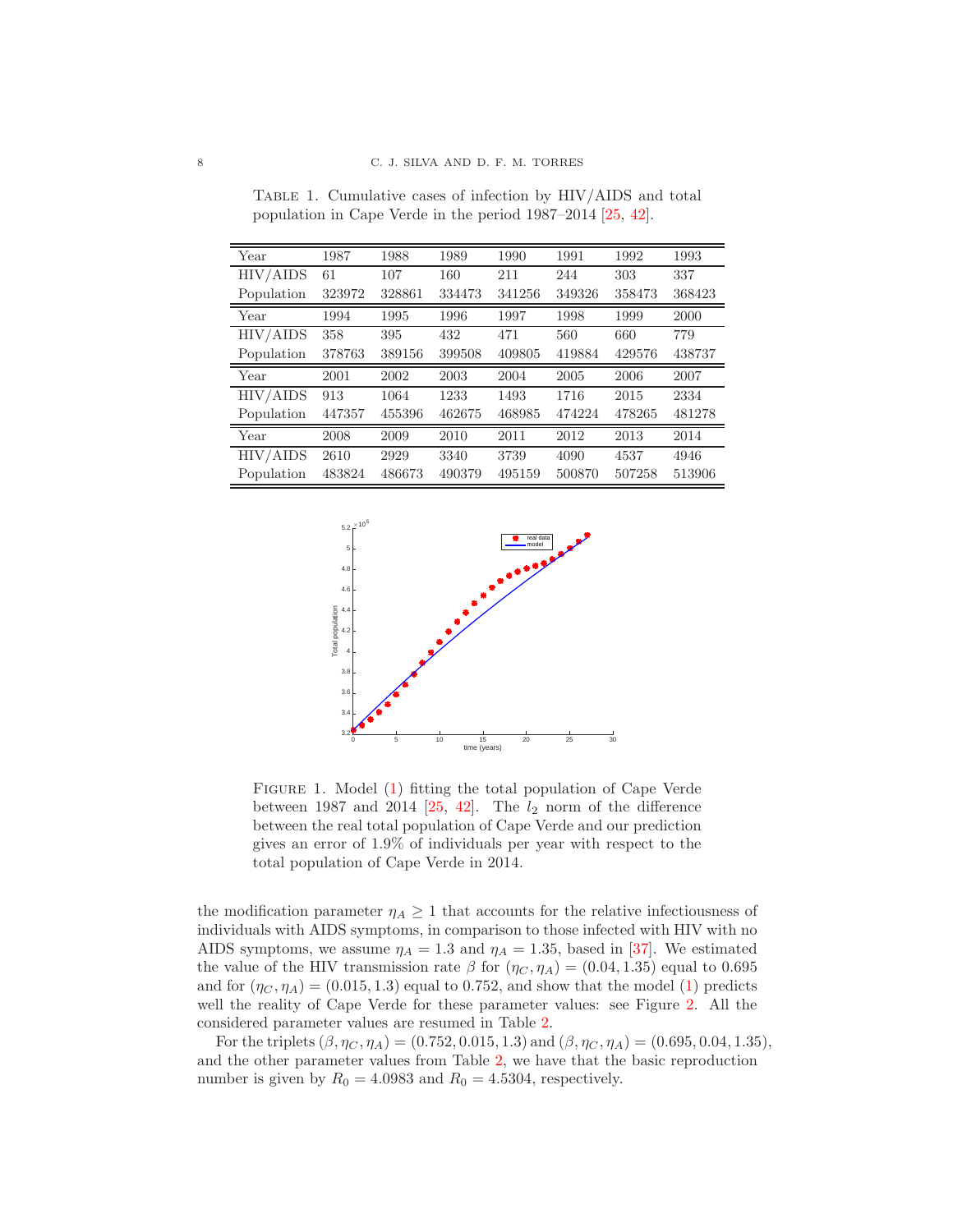<span id="page-8-0"></span>

Figure 2. Model [\(1\)](#page-3-2) fitting the data of cumulative cases of HIV and AIDS infection in Cape Verde between 1987 and 2014 [\[25\]](#page-21-6). The  $l_2$  norm of the difference between the real data and the cumulative cases of infection by HIV/AIDS given by model [\(1\)](#page-3-2) gives, in both cases, an error of 0.03% of individuals per year with respect to the total population of Cape Verde in 2014.

| Symbol   | Description                                | Value       | Reference                    |
|----------|--------------------------------------------|-------------|------------------------------|
| N(0)     | Initial population                         | 323972      | $\left 38\right $            |
| Λ        | Recruitment rate                           | 13045       | $\left\lvert 38\right\rvert$ |
| $\mu$    | Natural death rate                         | 1/69.54     | 38                           |
| ß        | HIV transmission rate                      | 0.752       | Estimated                    |
| $\eta_C$ | Modification parameter                     | 0.015, 0.04 | Assumed                      |
| $\eta_A$ | Modification parameter                     | 1.3, 1.35   | Assumed                      |
| Φ        | HIV treatment rate for I individuals       |             | 30                           |
| $\rho$   | Default treatment rate for $I$ individuals | 0.1         | $\left[ 30\right]$           |
| $\alpha$ | AIDS treatment rate                        | 0.33        | $\left[ 30\right]$           |
| $\omega$ | Default treatment rate for $C$ individuals | 0.09        | $\left[30\right]$            |
|          | AIDS induced death rate                    |             | $\left 39\right $            |

<span id="page-8-1"></span>Table 2. Parameters of the HIV/AIDS model [\(1\)](#page-3-2) for Cape Verde.

3. The SICAE model. Now we generalize the model proposed in Section [2](#page-3-0) by adding the possibility of providing PrEP to susceptible individuals. We add a class of individuals to the total population  $N$ , denoted by  $E$ , which represents the individuals that are under PrEP. The proportion of susceptible individuals that takes PrEP is denoted by  $\psi$ . We assume that PrEP is effective so that all susceptible individuals under PrEP treatment are transferred to class E. The individuals that stop PrEP become susceptible individuals again, at a rate  $\theta$ . Individuals under PrEP may suffer of natural death at a rate  $\mu$ . The model is given by the following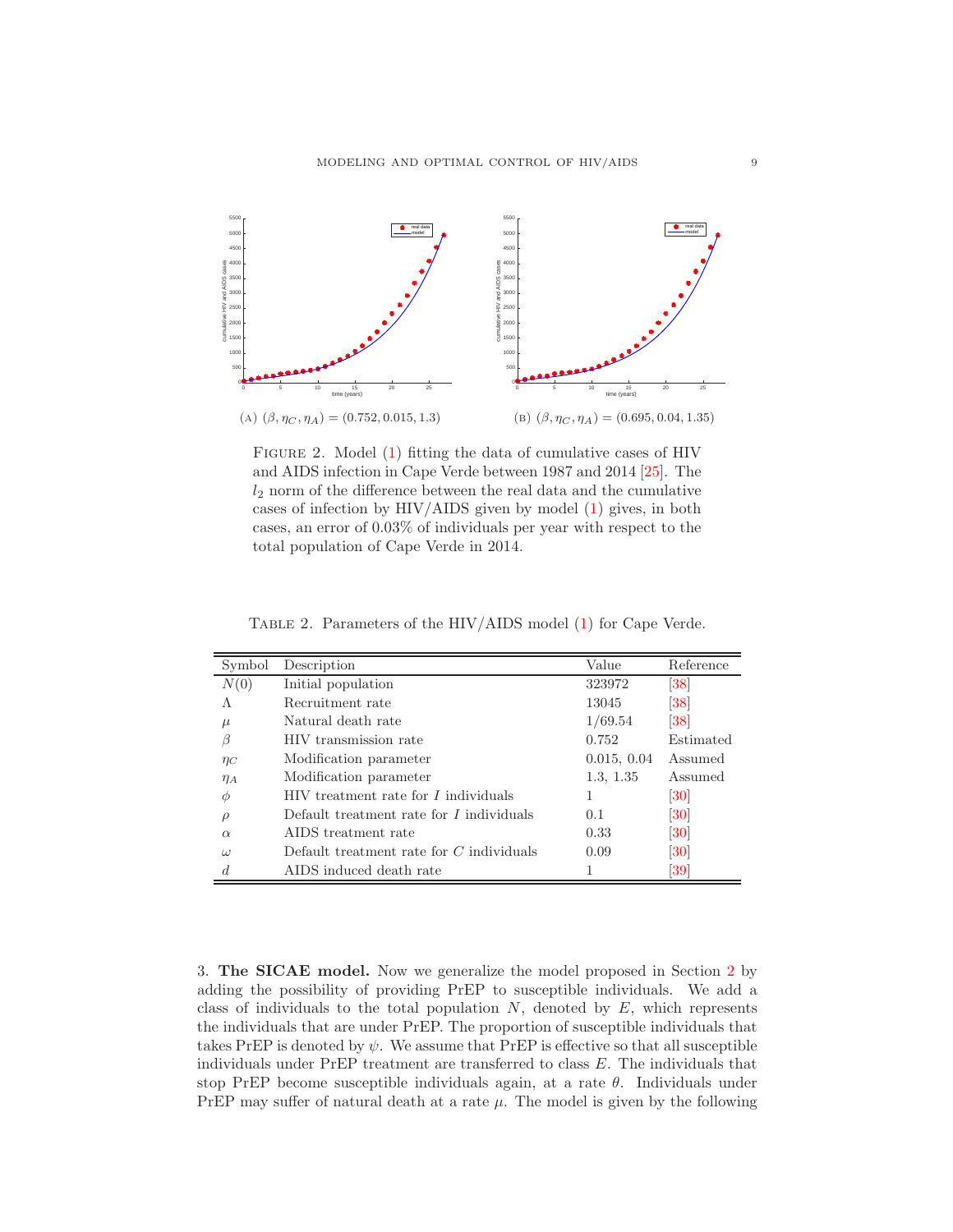system of ordinary differential equations:

<span id="page-9-0"></span>
$$
\begin{cases}\n\dot{S}(t) = \Lambda - \frac{\beta(I(t) + \eta_C C(t) + \eta_A A(t))}{N(t)} S(t) - \mu S(t) - \psi S(t) + \theta E(t), \\
\dot{I}(t) = \frac{\beta(I(t) + \eta_C C(t) + \eta_A A(t))}{N(t)} S(t) - (\rho + \phi + \mu) I(t) + \alpha A(t) + \omega C(t), \\
\dot{C}(t) = \phi I(t) - (\omega + \mu) C(t), \\
\dot{A}(t) = \rho I(t) - (\alpha + \mu + d) A(t), \\
\dot{E}(t) = \psi S(t) - (\mu + \theta) E(t).\n\end{cases}
$$
\n(10)

We consider the biologically feasible region

$$
\Omega_P = \left\{ (S, I, C, A, E) \in \mathbb{R}_{+0}^5 : S \leq \frac{(\theta + \mu)\Lambda}{\mu(\theta + \psi + \mu)}, E \leq \frac{\psi\Lambda}{\mu(\theta + \psi + \mu)}, N \leq \frac{\Lambda}{\mu} \right\}.
$$

3.1. Existence and stability of the disease-free equilibrium. Model [\(10\)](#page-9-0) has a disease-free equilibrium, given by

<span id="page-9-1"></span>
$$
\Sigma_0 = (S^0, I^0, C^0, A^0, E^0) = \left(\frac{(\theta + \mu)\Lambda}{\mu(\theta + \psi + \mu)}, 0, 0, 0, \frac{\psi\Lambda}{\mu(\theta + \psi + \mu)}\right). \tag{11}
$$

The linear stability of  $\Sigma_0$  can be obtained using the next-generation method on system  $(10)$ . Following  $[34]$ , the basic reproduction number for model  $(10)$  is given by  $(3)$ , that is,

$$
R_0 = \frac{\beta (\xi_2 (\xi_1 + \rho \eta_A) + \eta_C \phi \xi_1)}{\mu (\xi_2 (\rho + \xi_1) + \phi \xi_1 + \rho d) + \rho \omega d} = \frac{\mathcal{N}}{\mathcal{D}},
$$

where  $\xi_1 = \alpha + \mu + d$ ,  $\xi_2 = \omega + \mu$ , and  $\xi_3 = \rho + \phi + \mu$ . Thus, from Theorem 2 of [\[34\]](#page-22-12), the following result is established.

<span id="page-9-2"></span>**Lemma 3.1.** The disease free equilibrium  $\Sigma_0$  of model [\(10\)](#page-9-0), given by [\(11\)](#page-9-1), is locally asymptotically stable if  $R_0 < 1$ , and unstable if  $R_0 > 1$ .

Biologically speaking, Lemma [3.1](#page-9-2) implies that HIV infection can be eliminated from the community (when  $R_0 < 1$ ) if the initial size of the population is in the basin of attraction of  $\Sigma_0$ . To ensure that elimination of HIV infection is independent of the initial size of the population, it is necessary to show that the disease free equilibrium is globally asymptotically stable [\[21\]](#page-21-21). This is obtained in what follows.

<span id="page-9-3"></span>**Theorem 3.2.** The disease free equilibrium  $\Sigma_0$  is globally asymptotically stable for  $R_0 < 1.$ 

Proof. Consider the following Lyapunov function:

$$
V = (\xi_1 \xi_2 + \xi_1 \phi \eta_C + \xi_2 \rho \eta_A) I + (\xi_1 \omega + \xi_1 \xi_3 \eta_C + \rho \eta_A \omega - \eta_C \rho \alpha) C + (\alpha \xi_2 + \xi_2 \xi_3 \eta_A + \phi \eta_C \alpha - \phi \eta_A \omega) A.
$$

The time derivative of  $V$  computed along the solutions of  $(1)$  is given by

$$
\dot{V} = (\xi_1 \xi_2 + \xi_1 \phi \eta_C + \xi_2 \rho \eta_A) \dot{I} + (\xi_1 \omega + \xi_1 \xi_3 \eta_C + \rho \eta_A \omega - \eta_C \rho \alpha) \dot{C} \n+ (\alpha \xi_2 + \xi_2 \xi_3 \eta_A + \phi \eta_C \alpha - \phi \eta_A \omega) \dot{A} \n= (\xi_1 \xi_2 + \xi_1 \phi \eta_C + \xi_2 \rho \eta_A) \left( \frac{\beta}{N} (I + \eta_C C + \eta_A A) S - \xi_3 I + \alpha A + \omega C \right) \n+ (\xi_1 \omega + \xi_1 \xi_3 \eta_C + \rho \eta_A \omega - \eta_C \rho \alpha) (\phi I - \xi_2 C) \n+ (\alpha \xi_2 + \xi_2 \xi_3 \eta_A + \phi \eta_C \alpha - \phi \eta_A \omega) (\rho I - \xi_1 A).
$$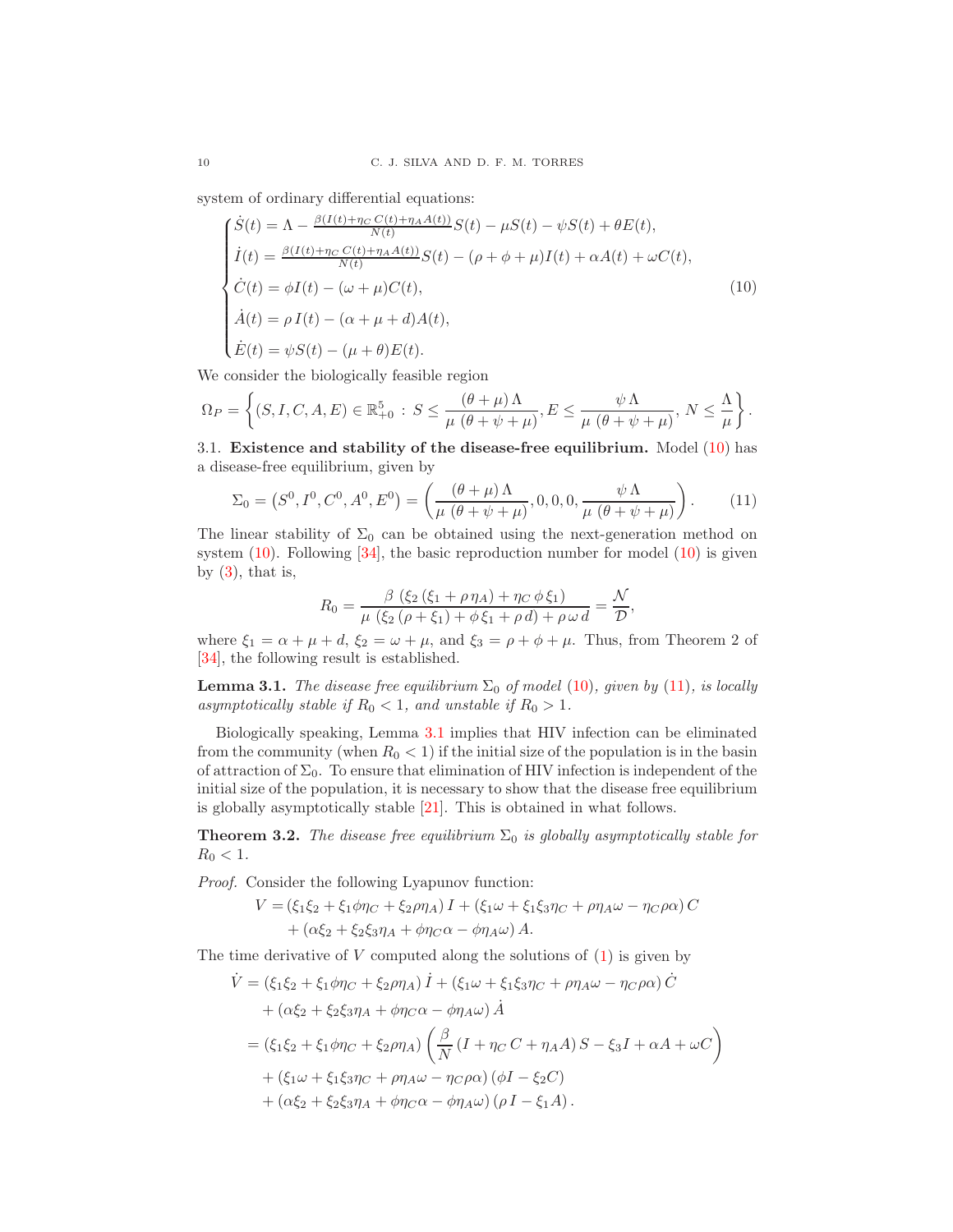After some simplifications, we have

$$
\dot{V} = (\xi_1 \xi_2 + \xi_1 \phi \eta_C + \xi_2 \rho \eta_A) \frac{\beta I S}{N} + (-\xi_1 \xi_2 \xi_3 + \xi_1 \omega \phi + \alpha \xi_2 \rho) I \n+ \eta_C (\xi_1 \xi_2 + \xi_1 \phi \eta_C + \xi_2 \rho \eta_A) \frac{\beta C S}{N} + \eta_C (-\xi_1 \xi_3 \xi_2 + \xi_1 \phi \omega + \rho \alpha \xi_2) C \n+ \eta_A (\xi_1 \xi_2 + \xi_1 \phi \eta_C + \xi_2 \rho \eta_A) \frac{\beta A S}{N} + \eta_A (-\xi_2 \xi_3 \xi_1 + \phi \omega \xi_1 + \xi_2 \rho \alpha) A \n= \mathcal{D} \left( R_0 \frac{S}{N} - 1 \right) I + \eta_C \mathcal{D} \left( R_0 \frac{S}{N} - 1 \right) C + \eta_A \mathcal{D} \left( R_0 \frac{S}{N} - 1 \right) A \n\le \mathcal{D} (R_0 - 1) I + \eta_C \mathcal{D} (R_0 - 1) C + \eta_A \mathcal{D} (R_0 - 1) A \quad \text{(because } S \le N \text{ in } \Omega) \n\le 0 \quad \text{for } R_0 < 1.
$$

Because all model parameters are nonnegative, it follows that  $\dot{V} \le 0$  for  $R_0 < 1$ with  $\dot{V} = 0$  if, and only if,  $I = C = A = 0$ . Substituting  $(I, C, A) = (0, 0, 0)$  into the equations for S and E in system [\(10\)](#page-9-0) shows, respectively, that  $S \to S^0$  and  $E \to E^0$  as  $t \to \infty$ . Thus, it follows from LaSalle's Invariance Principle [\[19\]](#page-21-20) that every solution of system [\(10\)](#page-9-0) with initial conditions in  $\Omega$  approaches the disease free equilibrium  $\Sigma_0$  as  $t \to \infty$  whenever  $R_0 < 1$ .  $\Box$ 

The epidemiological significance of Theorem [3.2](#page-9-3) is that HIV infection will be eliminated from the population if the threshold quantity,  $R_0$ , can be brought to a value less than unity.

3.2. Existence and stability of the endemic equilibrium. The unique en-demic equilibrium of model [\(10\)](#page-9-0) exists whenever  $R_0 > 1$  and is given by

$$
S^* = \frac{\Lambda \xi_4 (\xi_1(\phi + \xi_2) + \rho \xi_2)}{\mathcal{F}}, \qquad I^* = \frac{-\xi_4 \Lambda \xi_1 \xi_2 (\mathcal{D} - \mathcal{N})}{\mathcal{D} \mathcal{F}},
$$
  

$$
C^* = \frac{-\xi_4 \Lambda \phi \xi_1 (\mathcal{D} - \mathcal{N})}{\mathcal{D} \mathcal{F}},
$$
  

$$
A^* = \frac{-\xi_4 \Lambda \rho \xi_2 (\mathcal{D} - \mathcal{N})}{\mathcal{D} \mathcal{F}}, \qquad E^* = \frac{\psi \Lambda (\xi_1 (\phi + \xi_2) + \rho \xi_2)}{\mathcal{F}},
$$

where  $\mathcal{F} = (\mathcal{N} - \rho d\xi_2)\theta + (\mathcal{D} - \rho d\xi_2)\psi - \mu(\rho d\xi_2 - \mathcal{N})$  and  $\xi_4 = \theta + \mu$ . We investigate the global stability of the endemic equilibrium of model [\(10\)](#page-9-0) for the case when the associated AIDS-induced mortality is negligible  $(d = 0)$  and there is a strict adherence to PrEP, that is,  $\theta = 0$ . Adding the equations of model [\(10\)](#page-9-0) with  $d = 0$ and  $\theta = 0$  gives  $\dot{N} = \Lambda - \mu N$ , so that  $N \to \frac{\Lambda}{\mu}$  as  $t \to \infty$ . Thus,  $\frac{\Lambda}{\mu}$  is an upper bound of  $N(t)$ , provided  $N(0) \leq \frac{\Lambda}{\mu}$ . Further, if  $N(0) > \frac{\Lambda}{\mu}$ , then  $N(t)$  decreases to this level. Using  $N = \frac{\Lambda}{\mu}$  in the force of infection  $\lambda = \frac{\beta}{N} (I + \eta_C C + \eta_A A)$  gives a limiting (mass action) system. Then, the force of infection becomes

$$
\lambda = \beta_1 (I + \eta_C C + \eta_A A),
$$
 where  $\beta_1 = \frac{\beta \mu}{\Lambda}.$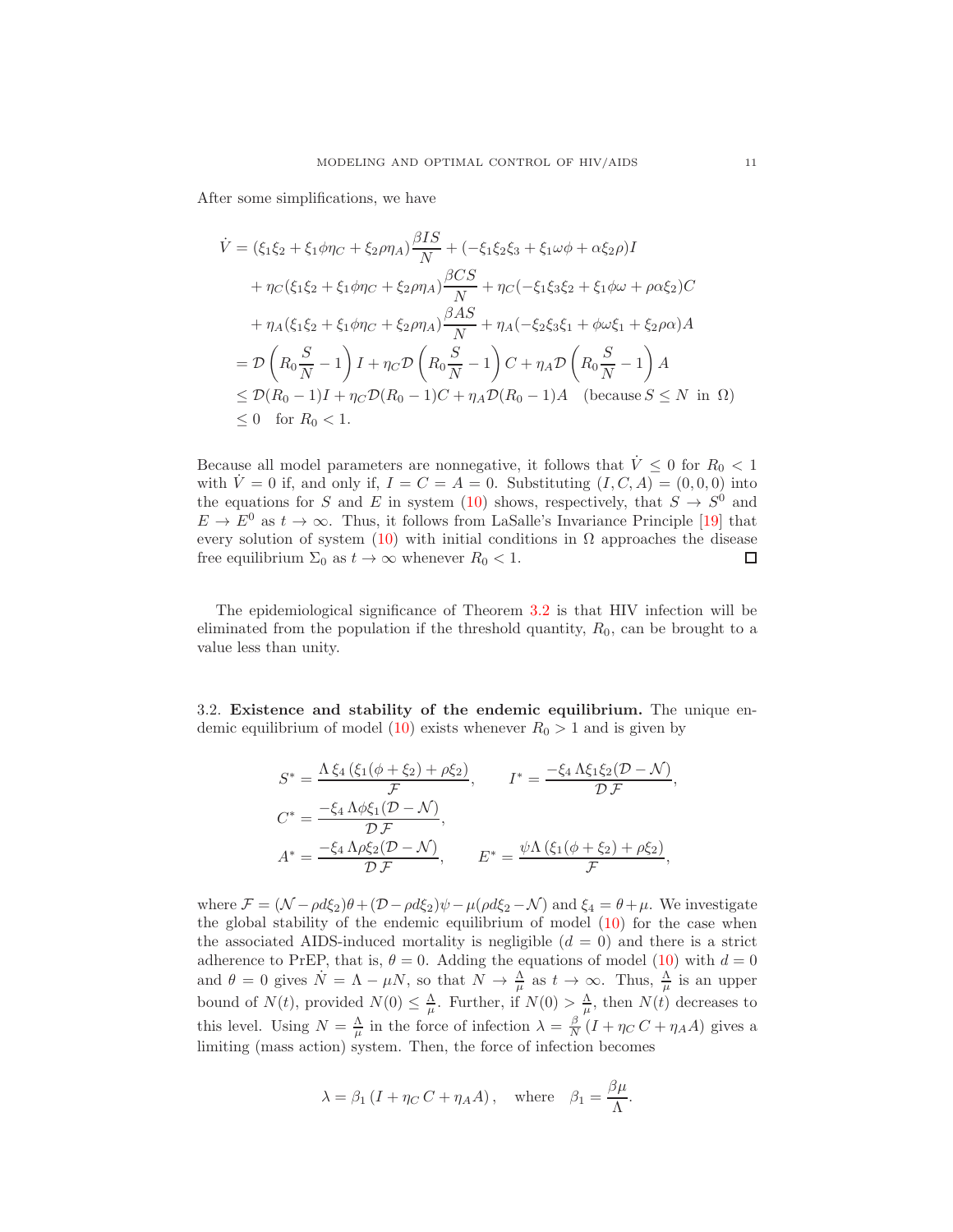Therefore, we consider the following model:

<span id="page-11-0"></span>
$$
\begin{cases}\n\dot{S}(t) = \Lambda - \beta_1 (I(t) + \eta_C C(t) + \eta_A A(t)) S(t) - (\mu + \psi) S(t), \\
\dot{I}(t) = \beta_1 (I(t) + \eta_C C(t) + \eta_A A(t)) S(t) - \xi_3 I(t) + \alpha A(t) + \omega C(t), \\
\dot{C}(t) = \phi I(t) - \xi_2 C(t), \\
\dot{A}(t) = \rho I(t) - \xi_1 A(t), \\
\dot{E}(t) = \psi S(t) - \mu E(t).\n\end{cases}
$$
\n(12)

For system [\(12\)](#page-11-0), the basic reproduction number is given by  $R_0 = \frac{\Lambda \mathcal{N}_1}{(\mu + \psi)\mathcal{D}}$  with  $\mathcal{N}_1 = \beta_1 \; (\xi_2 \, (\xi_1 + \rho \, \eta_A) + \eta_C \, \phi \, \xi_1).$  When  $R_0 > 1$ , system [\(12\)](#page-11-0) has a unique endemic equilibrium  $\tilde{\Sigma}_{+} = (\tilde{S}, \tilde{I}, \tilde{C}, \tilde{A}, \tilde{E})$  given by

<span id="page-11-2"></span>
$$
\tilde{S} = \frac{\mu(\xi_1(\phi + \xi_2) + \rho \xi_2)}{\beta_1(\xi_1(\xi_2 + \eta_C \phi) + \eta_A \rho \xi_2)}, \quad \tilde{I} = \frac{\xi_1 \xi_2 (\mathcal{N} - \mathcal{D})}{\mathcal{D}_1},
$$
\n
$$
\tilde{C} = \frac{\phi \xi_1 (\mathcal{N} - \mathcal{D})}{\mathcal{D}_1}, \quad \tilde{A} = \frac{\rho \xi_2 (\mathcal{N} - \mathcal{D})}{\mathcal{D}_1}, \quad \tilde{E} = \frac{\psi(\xi_1(\phi + \xi_2) + \rho \xi_2)}{\beta_1(\xi_1(\xi_2 + \eta_C \phi) + \eta_A \rho \xi_2)},
$$
\n(13)

where  $\mathcal{D}_1 = \beta_1 \mu (\rho \xi_2 + \xi_1 (\phi + \xi_2)) (\xi_1 (\xi_2 + \eta_C \phi) + \eta_A \rho \xi_2)$ . Since E does not appear in the first four equations of system  $(12)$ , we only need to consider the reduced system

<span id="page-11-1"></span>
$$
\begin{cases}\n\dot{S}(t) = \Lambda - \beta_1 (I(t) + \eta_C C(t) + \eta_A A(t)) S(t) - (\mu + \psi) S(t), \\
\dot{I}(t) = \beta_1 (I(t) + \eta_C C(t) + \eta_A A(t)) S(t) - \xi_3 I(t) + \alpha A(t) + \omega C(t), \\
\dot{C}(t) = \phi I(t) - \xi_2 C(t), \\
\dot{A}(t) = \rho I(t) - \xi_1 A(t).\n\end{cases}
$$
\n(14)

Whenever  $R_0 > 1$ , system [\(14\)](#page-11-1) has a unique endemic equilibrium  $\Sigma_1 = (\tilde{S}, \tilde{I}, \tilde{C}, \tilde{A})$ with  $\tilde{S}$ ,  $\tilde{I}$ ,  $\tilde{C}$  and  $\tilde{A}$  defined by [\(13\)](#page-11-2). Consider the Lyapunov function [\(7\)](#page-5-2) given by

$$
V = (S - S^* \ln(S)) + (I - I^* \ln(I)) + \frac{\omega}{\xi_2} (C - C^* \ln(C)) + \frac{\alpha}{\xi_1} (A - A^* \ln(A)).
$$

Differentiating  $V$  with respect to time gives

$$
\dot{V} = \left(1 - \frac{S^*}{S}\right)\dot{S} + \left(1 - \frac{I^*}{I}\right)\dot{I} + \frac{\omega}{\xi_2}\left(1 - \frac{C^*}{C}\right)\dot{C} + \frac{\alpha}{\xi_1}\left(1 - \frac{A^*}{A}\right)\dot{A}.
$$

<span id="page-11-3"></span>Substituting the expressions for the derivatives in  $\dot{V}$ , it follows from [\(12\)](#page-11-0) that

$$
\dot{V} = \left(1 - \frac{S^*}{S}\right) \left[\Lambda - \beta_1 \left(I + \eta_C C + \eta_A A\right)S - \mu S - \psi S\right] \n+ \left(1 - \frac{I^*}{I}\right) \left[\beta_1 \left(I + \eta_C C + \eta_A A\right)S - \xi_3 I + \alpha A + \omega C\right] \n+ \frac{\omega}{\xi_2} \left(1 - \frac{C^*}{C}\right) \left[\phi I - \xi_2 C\right] + \frac{\alpha}{\xi_1} \left(1 - \frac{A^*}{A}\right) \left[\rho I - \xi_1 A\right].
$$
\n(15)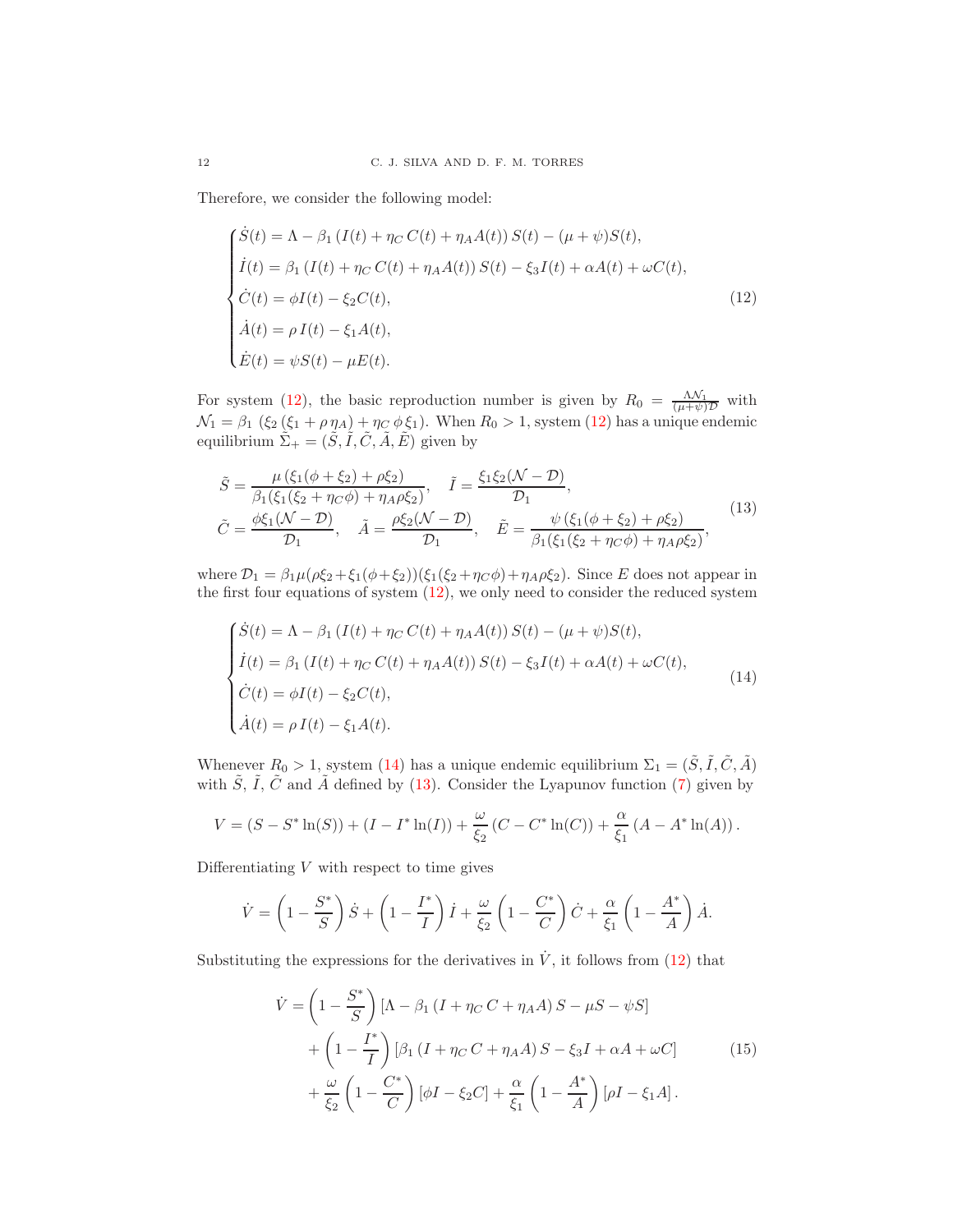Using relation  $\Lambda = \beta_1 (I^* + \eta_C C^* + \eta_A A^*) S^* + \mu S^* + \psi S^*$ , we have from the first equation of system  $(12)$  at steady-state that  $(15)$  can be written as

$$
\dot{V} = \left(1 - \frac{S^*}{S}\right) \left[\beta_1 \left(I^* + \eta_C C^* + \eta_A A^*\right) S^* + \mu S^* + \psi S^* \right]
$$

$$
- \beta_1 \left(I + \eta_C C + \eta_A A\right) S - \mu S - \psi S\right]
$$

$$
+ \left(1 - \frac{I^*}{I}\right) \left[\beta_1 \left(I + \eta_C C + \eta_A A\right) S - \xi_3 I + \alpha A + \omega C\right]
$$

$$
+ \frac{\omega}{\xi_2} \left(1 - \frac{C^*}{C}\right) \left[\phi I - \xi_2 C\right] + \frac{\alpha}{\xi_1} \left(1 - \frac{A^*}{A}\right) \left[\rho I - \xi_1 A\right],
$$

which can be simplified to

$$
\dot{V} = \left(1 - \frac{S^*}{S}\right)\beta_1 I^* S^* + \mu S^* \left(2 - \frac{S}{S^*} - \frac{S^*}{S}\right) + \psi S^* \left(2 - \frac{S}{S^*} - \frac{S^*}{S}\right) + \beta_1 I S^* \n+ \beta_1 S^* (\eta_C C^* + \eta_A A^*) \left(1 - \frac{S^*}{S}\right) + S^* \beta_1 (\eta_C C + \eta_A A) - \xi_3 I + \frac{\omega}{\xi_2} \phi I + \frac{\alpha}{\xi_1} \rho I \n- \frac{I^*}{I} [\beta_1 (I + \eta_C C + \eta_A A) S - \xi_3 I + \alpha A + \omega C] \n- \frac{\omega}{\xi_2} \frac{C^*}{C} [\phi I - \xi_2 C] - \frac{\alpha}{\xi_1} \frac{A^*}{A} [\rho I - \xi_1 A].
$$

Using the relations

$$
\xi_3 I^* = \beta_1 (I^* + \eta_C C^* + \eta_A A^*) S^* + \alpha A^* + \omega C^*, \quad \xi_2 C^* = \phi I^*, \quad \xi_1 A^* = \rho I^*
$$

at the steady state, after some simplifications we have

$$
\dot{V} = \beta_1 I^* S^* \left( 1 - \frac{S^*}{S} \right) + \mu S^* \left( 2 - \frac{S}{S^*} - \frac{S^*}{S} \right) + \psi S^* \left( 2 - \frac{S}{S^*} - \frac{S^*}{S} \right) \n+ \beta_1 S^* (\eta_C C^* + \eta_A A^*) \left( 1 - \frac{S^*}{S} \right) + \beta_1 S^* (\eta_C C^* + \eta_A A^*) \left( 1 - \frac{I}{I^*} \right) \n+ S^* \beta_1 (\eta_C C + \eta_A A) \left( 1 - \frac{I^*}{I} \frac{S}{S^*} \right) \n+ \alpha A^* \left( 1 - \frac{A}{A^*} \frac{I^*}{I} \right) + \omega C^* \left( 1 - \frac{C}{C^*} \frac{I^*}{I} \right) \n+ \frac{\omega \phi}{\xi_2} I^* \left( 1 - \frac{I}{I^*} \frac{C^*}{C} \right) + \frac{\alpha \rho}{\xi_1} I^* \left( 1 - \frac{I}{I^*} \frac{A^*}{A} \right).
$$

The terms between the larger brackets are less than or equal to zero because the geometric mean is less than or equal to the arithmetic mean. Equality  $\frac{dV}{dt} = 0$ holds if and only if  $S = S^*$ ,  $I = I^*$ ,  $C = C^*$  and  $A = A^*$ . By LaSalle's Invariance Principle [\[19\]](#page-21-20), every solution to the equations in model [\(14\)](#page-11-1) with initial conditions in  $\left\{(S, I, C, A) \in \mathbb{R}_{+0}^4 : S \leq \frac{\Lambda}{\psi + \mu}, N \leq \frac{\Lambda}{\mu} \right\} \setminus \left\{S = I = C = A\right\}$  approaches the endemic equilibrium  $\tilde{\Sigma}_{+}$ , which implies that the endemic equilibrium  $\tilde{\Sigma}_{+}$  of system [\(13\)](#page-11-2) is globally asymptotically stable on  $\Omega_P \backslash \Omega_{P0}$ , where  $\Omega_{P0} = \{(S, I, C, A) \in \Omega_P :$  $I = C = A = 0$ . We have just proved the following result.

<span id="page-12-0"></span>**Theorem 3.3.** The endemic equilibrium  $\tilde{\Sigma}_{+}$  of model [\(12\)](#page-11-0) is globally asymptotically stable in  $\Omega_P \backslash \Omega_{P0}$  whenever  $R_0 > 1$ .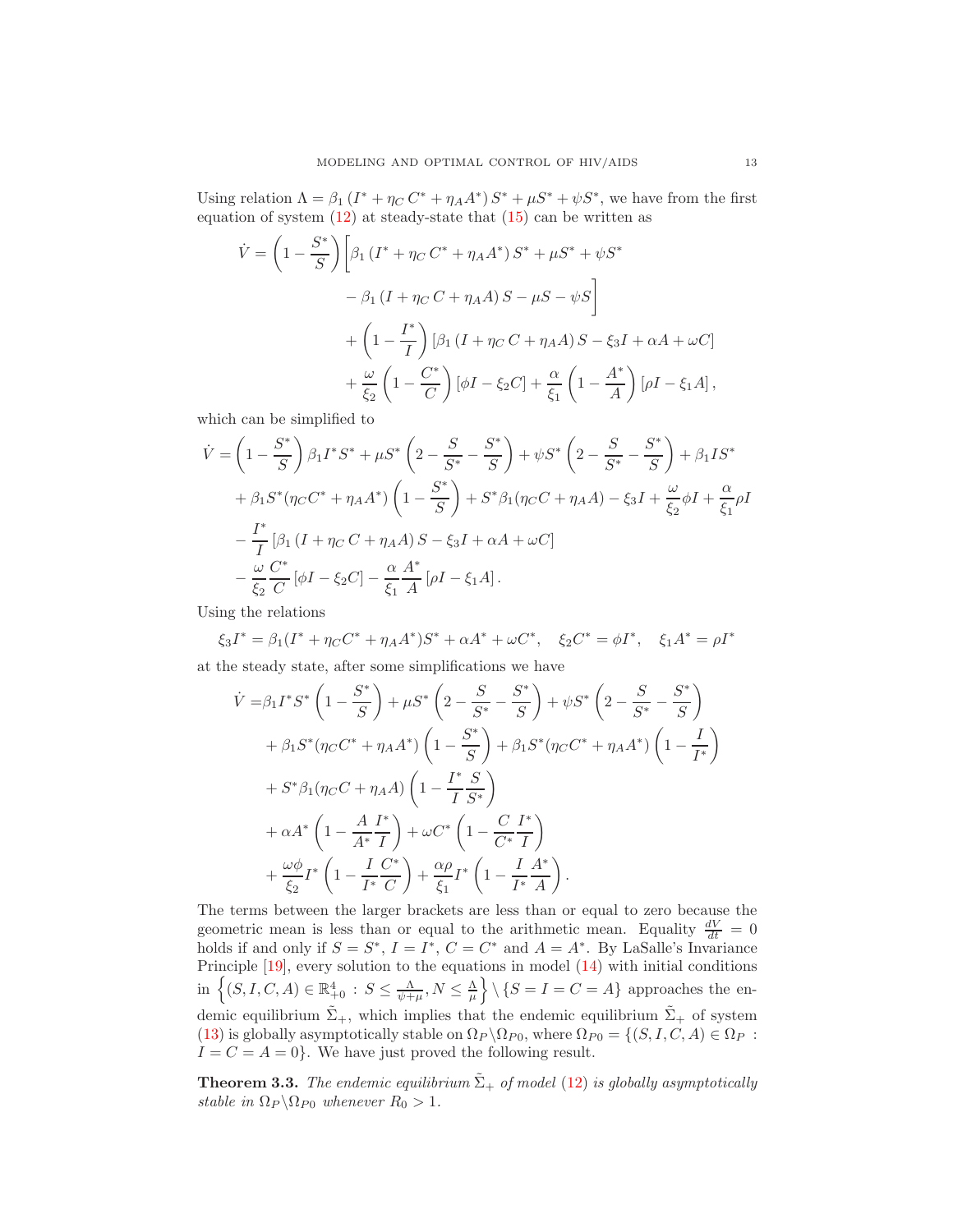A generalization of Theorem [3.3](#page-12-0) to the case  $d > 0$  and  $\theta > 0$  remains an open question.

3.3. Numerical simulations. In this section, we investigate the impact of PrEP in the reduction of HIV transmission. We assume that the total population is constant, that is,  $\Lambda = \mu N$  with  $\mu = 1/69.54$  and  $d = 0$ . The initial conditions are given by

<span id="page-13-1"></span>
$$
S(0) = 10000, I(0) = 200, C(0) = 0, A(0) = 0 \text{ and } E(0) = 0.
$$
 (16)

We start our numerical simulations assuming that 10 per cent of the susceptible individuals take PrEP, that is,  $\psi = 0.1$  and the default rate takes the value  $\theta = 0.001$ . Consider  $\beta = 0.582$ ,  $\eta_C = 0.04$ ,  $\eta_A = 1.35$ , and that the parameters  $\omega$ ,  $\rho$ ,  $\phi$ and  $\alpha$  take the values of Table [2.](#page-8-1) We compare the case  $(\psi, \theta) = (0.1, 0.001)$  with  $(\psi, \theta) = (0, 0)$  for  $t \in [0, t_f], t_f = 25$  years, where  $(\psi, \theta) = (0, 0)$  means that no susceptible individual was under PrEP. From Figure [3,](#page-13-0) we observe that PrEP reduces

<span id="page-13-0"></span>

FIGURE 3. Top left: cumulative HIV and AIDS cases. Top right: pre-AIDS HIV infected individuals I. Bottom left: HIV-infected individuals under ART treatment C. Bottom right: HIV-infected individuals with AIDS symptoms A. Expression "with PrEP" refers to the case  $(\psi, \theta) = (0.1, 0.001)$  and "no PrEP" refers to the case  $(\psi, \theta) = (0, 0).$ 

the number of individuals with HIV infection. In fact, for  $(\psi, \theta) = (0.1, 0.001)$ , we have  $S(25) \simeq 1687$ ,  $I(25) \simeq 67$ ,  $C(25) \simeq 626$ ,  $A(25) \simeq 20$  and  $E(25) = 7800$ . It is important to note that  $I(t)$  is a decreasing function for all  $t \in [0, 25]$  and that the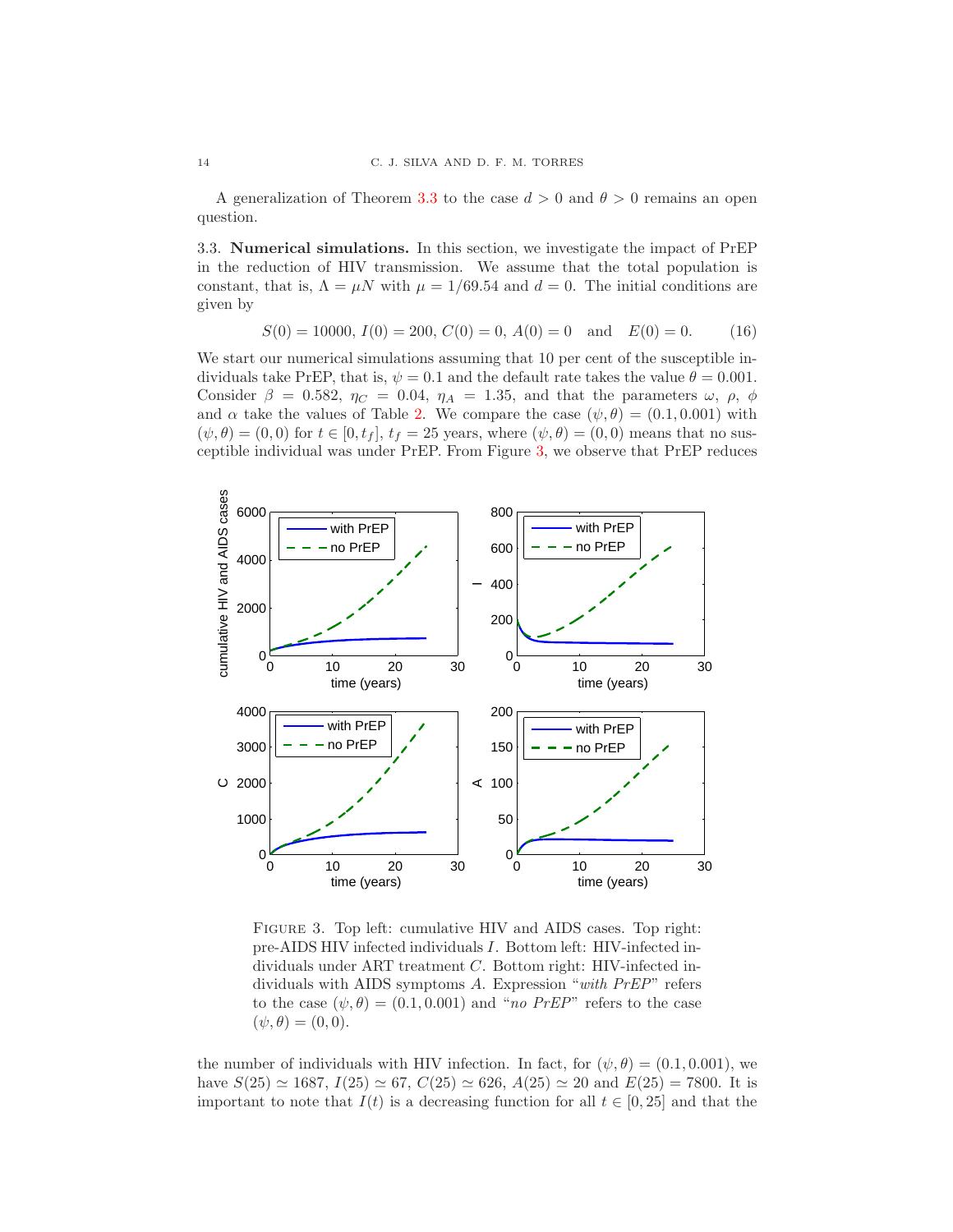maximum value for the number of HIV-infected individuals with AIDS symptoms is less than 22 for  $t \in [0, 25]$ . On the other hand, at the end of the 25 years, the number of individuals that are taking PrEP is equal to 7800, which is highly expensive (the PrEP drug costs between \$8,000 and \$14,000 per year for each individual). Therefore, it is of most importance to establish what is the optimal proportion of susceptible individuals that should take PrEP, taking into consideration its costs. In Section [4,](#page-14-0) we formulate this problem mathematically, using the theory of optimal control, and we study it both analytically and numerically.

<span id="page-14-0"></span>4. Optimal control problem with a mixed state control constraint. Substantial gaps remain in understanding the trade-offs between costs and benefits of choosing alternative HIV prevention strategies, such as the initiation of PrEP by high risk uninfected individuals [\[13\]](#page-21-2). Following WHO, making PrEP drugs available for safe, effective prevention outside the clinical trial setting is the current challenge. However, it is important to highlight and recall that PrEP is not for everyone: only people who are HIV-negative and at very high risk for HIV infection should take PrEP [\[40\]](#page-22-6). Moreover, PrEP is highly expensive and it is still not approved in many countries like, for example, by the European Medicines Agency (EMEA) [\[32\]](#page-22-7). Therefore, the number of individuals that should take PrEP is limited at each instant of time for a fixed interval of time  $[0, t<sub>f</sub>]$ . In order to study this health public problem, from an optimal point of view, we formulate an optimal control problem with a mixed state control constraint. For the usefulness of such problems in epidemiology see, e.g., [\[5\]](#page-21-22). We consider the model with PrEP [\(10\)](#page-9-0) and formulate an optimal control problem with the aim to determine the PrEP strategy  $\psi$  that minimizes the number of individuals with pre-AIDS HIV-infection I as well as the costs associated with PrEP. We assume that the fraction of individuals that takes PrEP, at each instant of time, is a control function, that is,  $\psi \equiv u(t)$  with  $t \in [0, t<sub>f</sub>]$ , and that the total population N is constant: the recruitment rate is proportional to the natural death rate,  $\Lambda = \mu N$ , and there are no AIDS-induced deaths  $(d = 0)$ . Precisely, we consider the model with control  $u(t)$  given by

<span id="page-14-1"></span>
$$
\begin{cases}\n\dot{S}(t) = \mu N - \frac{\beta}{N} \left( I(t) + \eta_C C(t) + \eta_A A(t) \right) S(t) - \mu S(t) - S(t) u(t) + \theta E(t), \\
\dot{I}(t) = \frac{\beta}{N} \left( I(t) + \eta_C C(t) + \eta_A A(t) \right) S(t) - (\rho + \phi + \mu) I(t) + \alpha A(t) + \omega C(t), \\
\dot{C}(t) = \phi I(t) - (\omega + \mu) C(t), \\
\dot{A}(t) = \rho I(t) - (\alpha + \mu) A(t), \\
\dot{E}(t) = S(t) u(t) - (\mu + \theta) E(t)\n\end{cases}
$$
\n(17)

and formulate an optimal control problem with the aim to determine the PrEP strategy u over a fixed interval of time  $[0, t_f]$  that minimizes the cost functional

<span id="page-14-2"></span>
$$
J(u) = \int_0^{t_f} \left[ w_1 I(t) + w_2 u^2(t) \right] dt,
$$
\n(18)

where the constants  $w_1$  and  $w_2$  represent the weights associated with the number of HIV infected individuals I and on the cost associated with the PrEP prevention treatment, respectively. It is assumed that the control function  $u$  takes values between 0 and 1. When  $u(t) = 0$ , no susceptible individual takes PrEP at time t; if  $u(t) = 1$ , then all susceptible individuals are taking PrEP at time t. Let  $\vartheta$  denote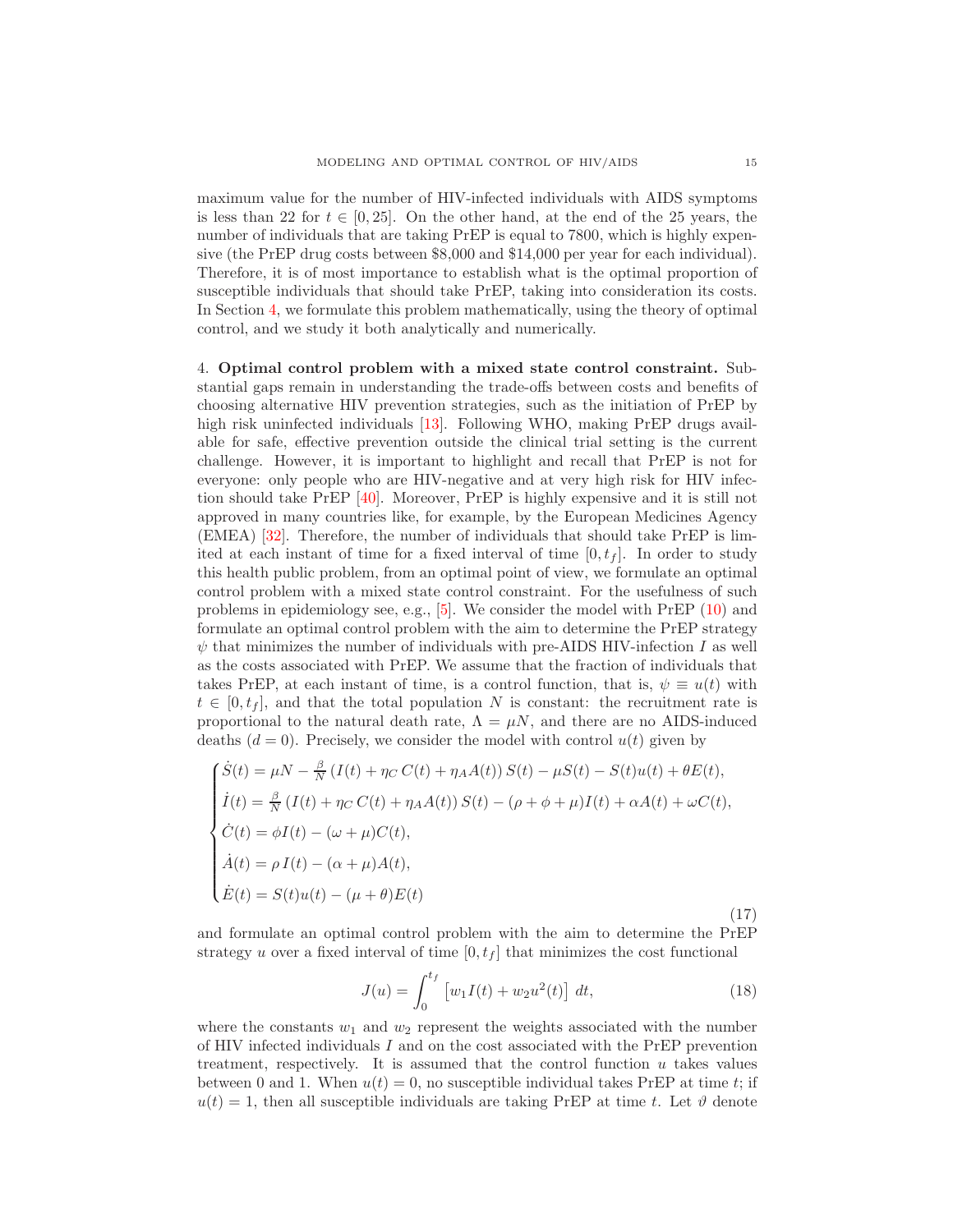the total number of susceptible individuals under PrEP for a fixed time interval  $[0, t<sub>f</sub>]$ . This constraint is represented by

<span id="page-15-0"></span>
$$
S(t)u(t) \le \vartheta, \quad \vartheta \ge 0, \text{ for almost all } t \in [0, t_f], \tag{19}
$$

which should be satisfied at almost every instant of time during the whole PrEP program. Let

$$
x(t) = (x_1(t), \dots, x_5(t)) = (S(t), I(t), C(t), A(t), E(t)) \in \mathbb{R}^5.
$$

The optimal control problem consists to find the optimal trajectory  $\tilde{x}$ , associated with the control  $\tilde{u}$ , satisfying the control system [\(17\)](#page-14-1), the initial conditions [\(16\)](#page-13-1),

 $x(0) = (x_{10}, x_{20}, x_{30}, x_{40}, x_{50}),$  with  $x_{10} \ge 0, x_{20} \ge 0, x_{30} \ge 0, x_{40} \ge 0, x_{50} \ge 0,$ the constraint [\(19\)](#page-15-0), and where the control  $\tilde{u} \in \Omega$  minimizes the objective functional  $(18)$  with

<span id="page-15-1"></span>
$$
\Omega = \left\{ u(\cdot) \in L^{\infty}(0, t_f) \, | \, 0 \le u(t) \le 1 \right\}.
$$
\n
$$
(20)
$$

The control system can be rewritten in the following way:

$$
\frac{dx(t)}{dt} = f(x(t)) + Ax(t) + Bx(t)u(t)
$$

with

$$
A = \begin{pmatrix} -\mu & 0 & 0 & 0 & 0 \\ 0 & -\rho - \phi - \mu & \omega & \alpha & 0 \\ 0 & \phi & -\omega - \mu & 0 & 0 \\ 0 & \rho & 0 & -\alpha - \mu & 0 \\ 0 & 0 & 0 & 0 & -\mu - \theta \end{pmatrix}
$$

and

$$
B = (b Z),
$$

where  $b = (-10001)^{T}$  and  $Z = 0$  with 0 the  $5 \times 4$  null matrix and  $f = (f_1 f_2 000)$ with

$$
f_1 = \mu N - \frac{\beta}{N} \left( I(t) + \eta_C C(t) + \eta_A A(t) \right) S(t)
$$

and

$$
f_2 = \frac{\beta}{N} \left( I(t) + \eta_C C(t) + \eta_A A(t) \right) S(t).
$$

It follows from Theorem 23.11 in [\[7\]](#page-21-23) that problem [\(17\)](#page-14-1)–[\(20\)](#page-15-1) has a solution (see also [\[5\]](#page-21-22)). Let  $(\tilde{x}, \tilde{u})$  denote such solution. To determine it, we apply the Pontryagin Maximum Principle (see, e.g., Theorem 7.1 in [\[8\]](#page-21-24)): there exist multipliers  $\lambda_0 \leq 0$ ,  $\lambda \in AC([0, t_f]; \mathbb{R}^5)$ , and  $\nu \in L^1([0, t_f]; \mathbb{R})$ , such that

- min $\{|\lambda(t)| : t \in [0, t_f]\} > \lambda_0$  (nontriviality condition);
- $\frac{d\lambda(t)}{dt} = -\frac{\partial \mathcal{H}}{\partial x}(\tilde{x}(t), \tilde{u}(t), \lambda_0, \lambda(t), \nu(t))$  (adjoint system);
- $\lambda(t)B\tilde{x}(t) + \nu(t)\tilde{x}_1(t) + \lambda_0 w_2 \tilde{u}^2(t) \in \mathcal{N}_{[0,1]}(\tilde{u}(t))$  a.e. and

$$
\mathcal{H}(\tilde{x}(t),\tilde{u}(t),\lambda_0,\lambda(t),\nu(t)) \leq \mathcal{H}(\tilde{x}(t),v,\lambda_0,\lambda(t),\nu(t)), \forall v \in [0,1] : \tilde{x}_1(t)v \leq \vartheta
$$

(minimality condition);

- $\nu(t)(\tilde{x}_1(t)\tilde{u}(t)-\vartheta)=0$  and  $\nu(t)\leq 0$  a.e.
- $\lambda(t_f) = (0, \ldots, 0)$  (transversality conditions);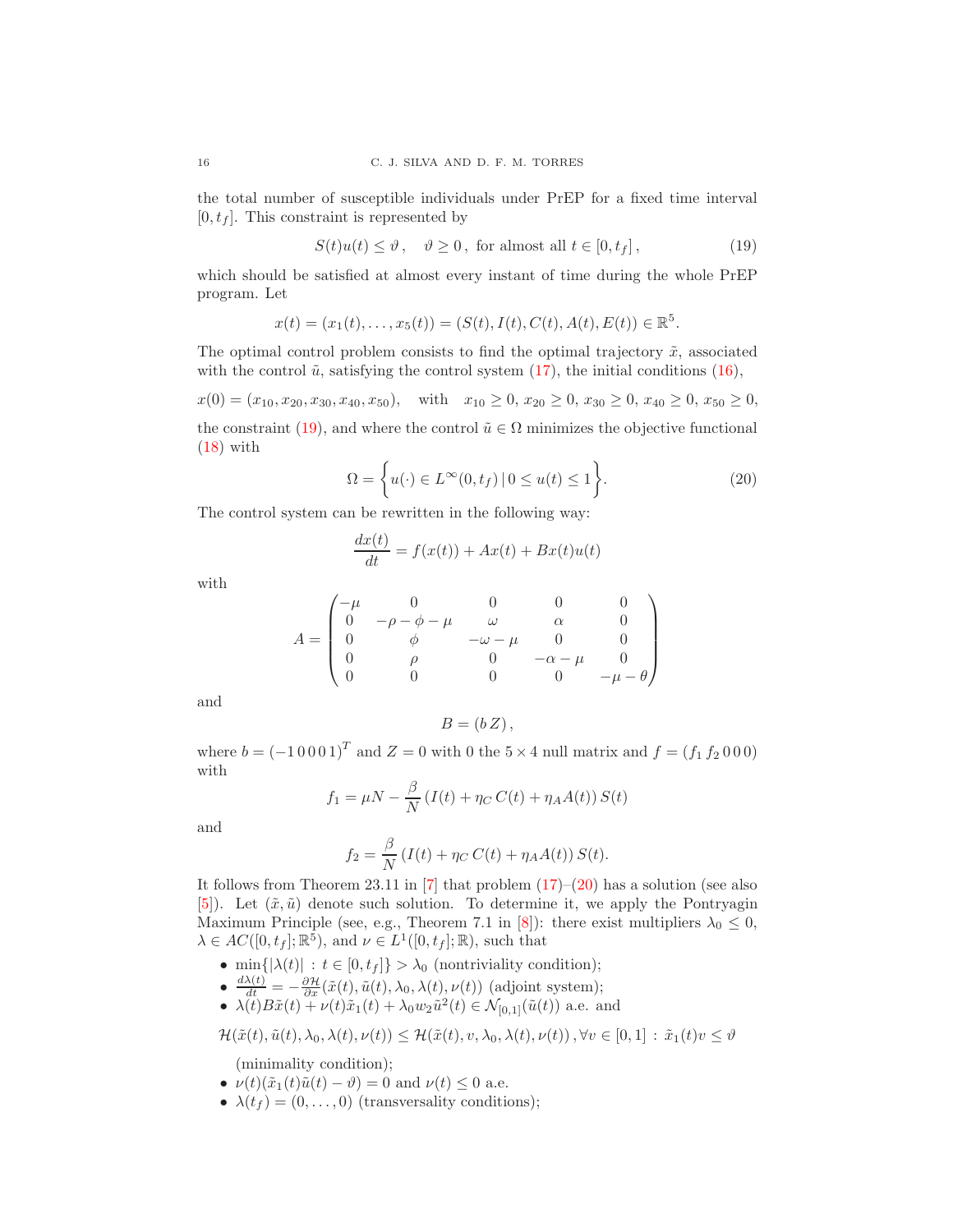where the Hamiltonian  $H$  for problem  $(17)–(20)$  $(17)–(20)$  is defined by

$$
\mathcal{H}(x, u, \lambda_0, \lambda, \nu) = \lambda_0 \left( w_1 x_2 + w_2 u^2 \right) + \lambda \left( f(x) + Ax + Bxu \right) + \nu(Su - \vartheta)
$$

and  $\mathcal{N}_{[0,1]}(\tilde{u}(t))$  stands for the normal cone from convex analysis to [0, 1] at the optimal control  $\tilde{u}(t)$  (see, e.g., [\[7\]](#page-21-23)). The optimal solution  $(\tilde{x}, \tilde{u})$  is normal (see [\[5\]](#page-21-22) for details), so we can choose  $\lambda_0 = 1$ . The unique optimal control  $\tilde{u}$  is given by

$$
\tilde{u}(t) = \min\left\{1, \max\left\{0, \frac{1}{2} \frac{\left(\tilde{\lambda}_1(t) - \tilde{\lambda}_5(t) - \nu(t)\right)\tilde{x}_1(t)}{\omega_2}\right\}\right\},\
$$

where the adjoint functions satisfy

$$
\begin{cases}\n\dot{\tilde{\lambda}}_1 = \tilde{\lambda}_1 \left( \frac{\beta}{N} \left( \tilde{x}_2 + \eta_C \tilde{x}_3 + \eta_A \tilde{x}_4 \right) + \mu + \tilde{u} \right) \\
-\tilde{\lambda}_2 \frac{\beta}{N} \left( \tilde{x}_2 + \eta_C \tilde{x}_3 + \eta_A \tilde{x}_4 \right) - \tilde{\lambda}_5 \tilde{u} - \nu \tilde{u} \\
\dot{\tilde{\lambda}}_2 = -\omega_1 + \tilde{\lambda}_1 \frac{\beta}{N} \tilde{x}_1 - \tilde{\lambda}_2 \left( \frac{\beta}{N} \tilde{x}_1 - \rho - \phi - \mu \right) - \tilde{\lambda}_3 \phi - \tilde{\lambda}_4 \rho \\
\dot{\tilde{\lambda}}_3 = \tilde{\lambda}_1 \frac{\beta}{N} \eta_C \tilde{x}_1 - \tilde{\lambda}_2 \left( \frac{\beta}{N} \eta_C \tilde{x}_1 + \omega \right) - \tilde{\lambda}_3 \left( -\omega - \mu \right) \\
\dot{\tilde{\lambda}}_4 = \tilde{\lambda}_1 \frac{\beta}{N} \eta_A \tilde{x}_1 - \tilde{\lambda}_2 \left( \frac{\beta}{N} \eta_A \tilde{x}_1 + \alpha \right) - \tilde{\lambda}_4 \left( -\alpha - \mu \right) \\
\dot{\tilde{\lambda}}_5 = -\tilde{\lambda}_1 \theta - \tilde{\lambda}_5 \left( -\theta - \mu \right). \n\end{cases}
$$

We solve the optimal control problem  $(17)$ – $(20)$  numerically for concrete parameter values and initial conditions. The initial conditions are given by [\(16\)](#page-13-1) and the HIV transmission parameters take the values  $\beta = 0.582$ ,  $\eta_C = 0.04$ , and  $\eta_A = 1.35$ . We assume that the default PrEP rate is equal to  $\theta = 0.001$  and the parameters  $\omega$ , ρ, φ, α take the values given by Table [2.](#page-8-1) The weight constants take the values  $w_1 = w_2 = 1$ . We start by solving the optimal control problem without the mixed state control constraint and compare the extremals with the case where the fraction of individuals under PrEP is constant for all  $t \in [0, 25]$  and equal to  $\psi = 0.1$  and  $\psi = 0.9$ . In Figure [4,](#page-17-0) we observe that the number of HIV-infected individuals associated with the optimal control solution  $\tilde{I}$ ,  $\tilde{C}$ ,  $\tilde{A}$  is lower than the respective number associated with the constant values  $\psi = 0.1$  or  $\psi = 0.9$ . On the other hand, we observe that the optimal control starts taking the maximum value 1, which means that all susceptible individuals should be under PrEP (see Figure [5a\)](#page-17-1) but this situation does not respect the mixed state control constraint (see Figure [5b\)](#page-17-2) and implies higher implementation costs. Now, consider the mixed state-control constraint

<span id="page-16-0"></span>
$$
S(t)u(t) \le 2000, \quad \vartheta \ge 0, \text{ for almost all } t \in [0, t_f]. \tag{21}
$$

We start by comparing the optimal control solutions  $\tilde{I}$ ,  $\tilde{C}$ ,  $\tilde{A}$  and  $\tilde{E}$  associated with the optimal control  $\tilde{u}$  with the solution of model [\(10\)](#page-9-0) with fixed values for the fraction of susceptible individuals under PrEP,  $\psi = 0.1, 0.9$ . In Figure [6,](#page-18-0) we observe that optimal control solutions are not associated with the lowest values of the number of individuals with HIV infection. In fact, if we consider the case where 90 per cent of the susceptible population is under PrEP, the number of individuals with HIV infection is lower than the corresponding values associated with the optimal control solution. This is related to the mixed constraint  $(21)$ . In Figure [7b,](#page-19-1) we observe that the mixed constraint [\(21\)](#page-16-0) is satisfied for all  $t \in [0, 25]$ . The optimal control  $\tilde{u}$  starts with the value 0.2 and is an increasing function for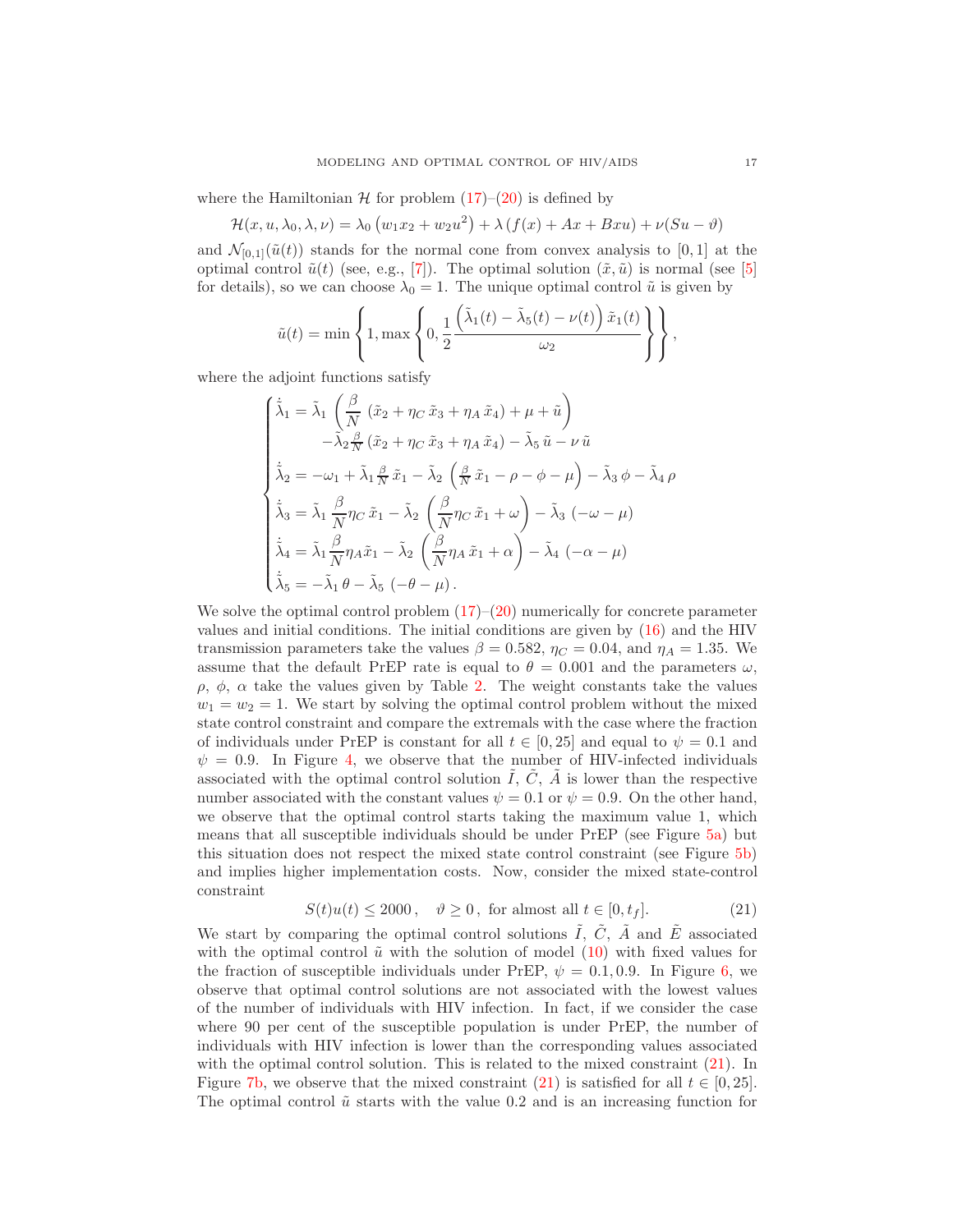<span id="page-17-0"></span>

Figure 4. Top left: Individuals under PrEP, E. Top right: pre-AIDS HIV infected individuals, I. Bottom left: HIV-infected individuals under ART treatment, C. Bottom right: HIV-infected individuals with AIDS symptoms, A. The continuous line is the solution of model [\(10\)](#page-9-0) for  $\psi = 0.1$ , the dashed line "−−" is the solution of the optimal control problem with no mixed state control constraint and " $\cdot$  –" is the solution of model [\(10\)](#page-9-0) for  $\psi = 0.9$ .

<span id="page-17-1"></span>

<span id="page-17-2"></span>Figure 5. Solutions of the optimal control problem with no mixed state control constraint. (a) Optimal control. (b) Total number of individuals that take PrEP at each instant of time.

 $t \in [0, 4.05]$  years; for  $t \in [4.05, 6.88]$ , the optimal control  $\tilde{u}$  takes the maximum value one, which means that all susceptible individuals should be taking PrEP. For the rest of the simulation period, the optimal control  $\tilde{u}$  is a decreasing function, taking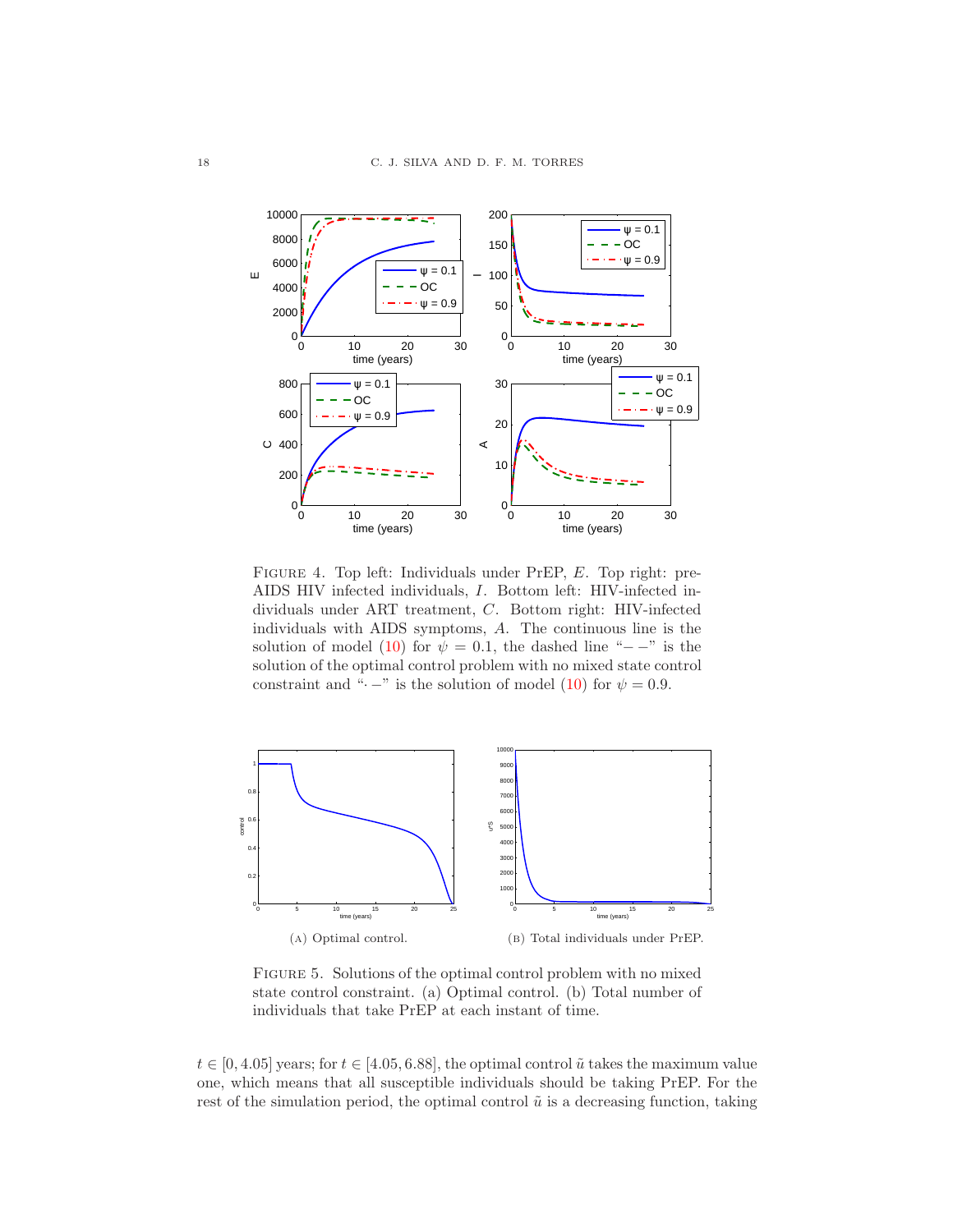<span id="page-18-0"></span>

FIGURE 6. Top left: Individuals under PrEP, E. Top right: pre-AIDS HIV infected individuals, I. Bottom left: HIV-infected individuals under ART treatment, C. Bottom right: HIV-infected individuals with AIDS symptoms, A. The continuous line is the solution of model [\(10\)](#page-9-0) for  $\psi = 0.1$ , the dashed line "−−" is the solution of the optimal control problem with the mixed state control constraint [\(21\)](#page-16-0) and " $\cdot$  –" is the solution of model [\(10\)](#page-9-0) for  $\psi = 0.9$ .

values less than one. The mean value of the optimal control is approximately 0.61 (see Figure [7a\)](#page-19-2). In Figure [8,](#page-19-3) we simulate the case where the fraction of susceptible individuals under PrEP is constantly equal to the mean value of the optimal control  $\tilde{u}$ , that is,  $\psi = 0.61$ , and compare the solutions of model [\(10\)](#page-9-0) with the solutions of the optimal control problem with mixed state control constraint. We observe that the number of HIV infected individuals is lower for  $\psi = 0.61$  than the ones associated with the optimal control solutions. However, the total number of individuals under PrEP at each instant of time is much bigger for  $\psi = 0.61$  (see Figure [7c\)](#page-19-4). In fact, we have  $\int_0^{25} \tilde{u}(t) \tilde{S}(t) dt = 12553$  and  $\int_0^{25} 0.61 S(t) dt = 13201$ , where  $S(t)$  denotes the solution of model [\(10\)](#page-9-0) for  $\psi = 0.61$ . We conclude that the cost associated with the PrEP strategy  $\psi = 0.61$  is bigger than the one associated with the optimal control strategy. On the other hand, for the optimal control problem with no mixed state control constraint, we have  $\int_0^{25} \tilde{u}(t) \tilde{S}(t) dt = 12836$ , which means that this solution has a bigger cost than the one that satisfies the mixed constraint.

Let us now suppose that we increase the value of  $w_2$ , that is, the weight associated with the cost of submitting susceptible individuals to PrEP. An increase of  $w_2$  is associated with a decrease of the number of individuals that will be under PrEP. For example, for  $w_2 = 10000$ , the maximum value of the optimal control  $\tilde{u}$  is approximately 0.17 and  $\int_0^{25} \tilde{u}(t) \tilde{S}(t) dt = 6652.5$ , that is, the cost associated with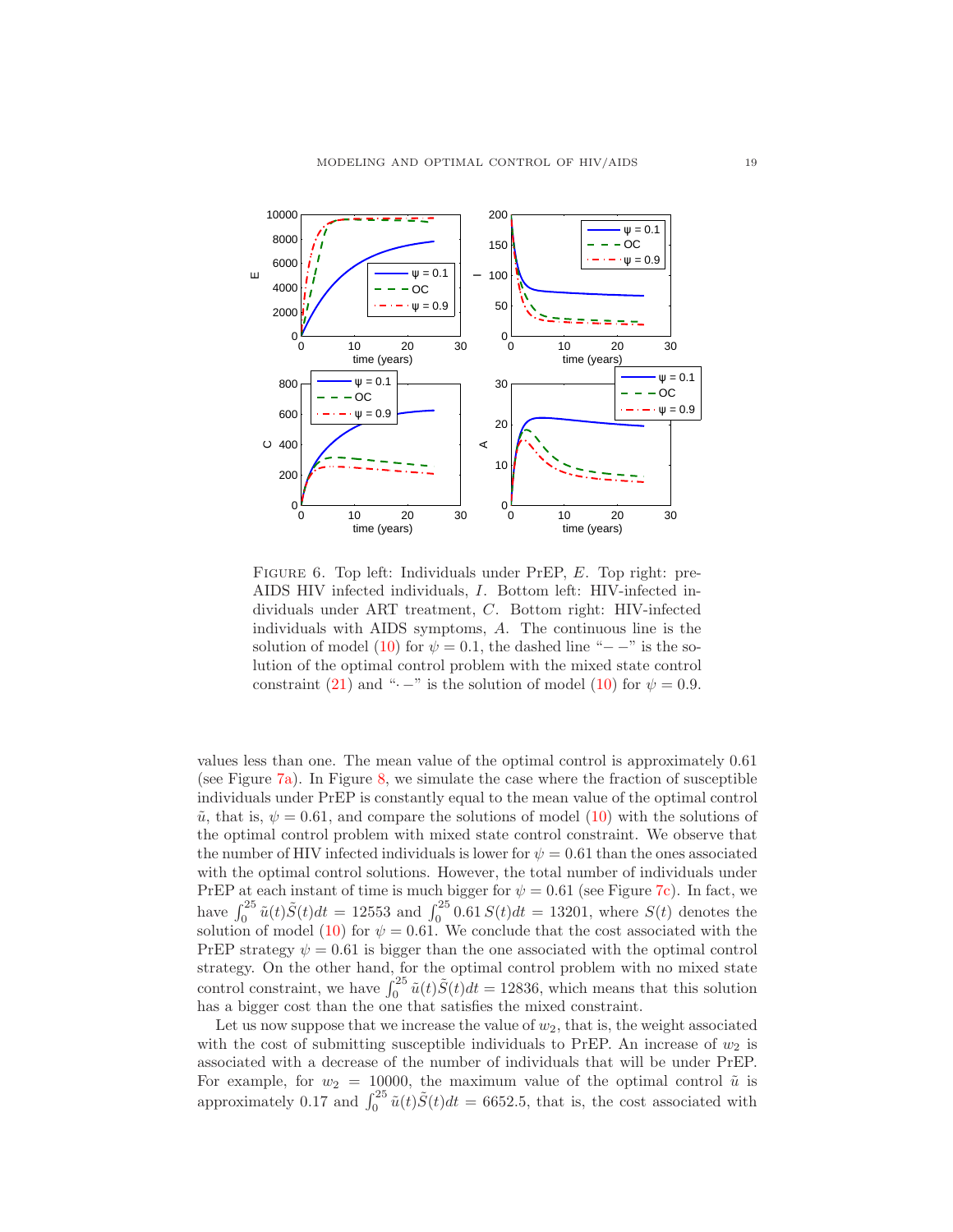<span id="page-19-2"></span>

<span id="page-19-4"></span><span id="page-19-1"></span>FIGURE 7. (a) Optimal control  $\tilde{u}$  considering the mixed state control constraint [\(21\)](#page-16-0). (b) Total number of individuals under PrEP at each instant of time for  $t \in [0, 25]$  associated with the optimal control  $\tilde{u}$ . (c) Total number of individuals under PrEP at each instant of time for  $t \in [0, 25]$  associated with  $\psi = 0.61$ .

<span id="page-19-3"></span>

FIGURE 8. Extremals of the optimal control problem  $(17)–(20)$  $(17)–(20)$ with  $\theta = 0.001$ .

the PrEP strategy decreases significantly. However, the number of HIV-infected individuals increases, namely  $\tilde{I}(25) \simeq 110$ ,  $\tilde{C}(25) \simeq 813$  and  $\tilde{A}(25) \simeq 29$ .

<span id="page-19-0"></span>5. Conclusion and future work. We have proved the global stability of the endemic equilibrium point of the SICA model for HIV/AIDS transmission proposed in [\[30\]](#page-22-4), in the case where the AIDS-induced death rate is negligible. Two different values for the relative infectiousness of HIV-infected individuals under ART treatment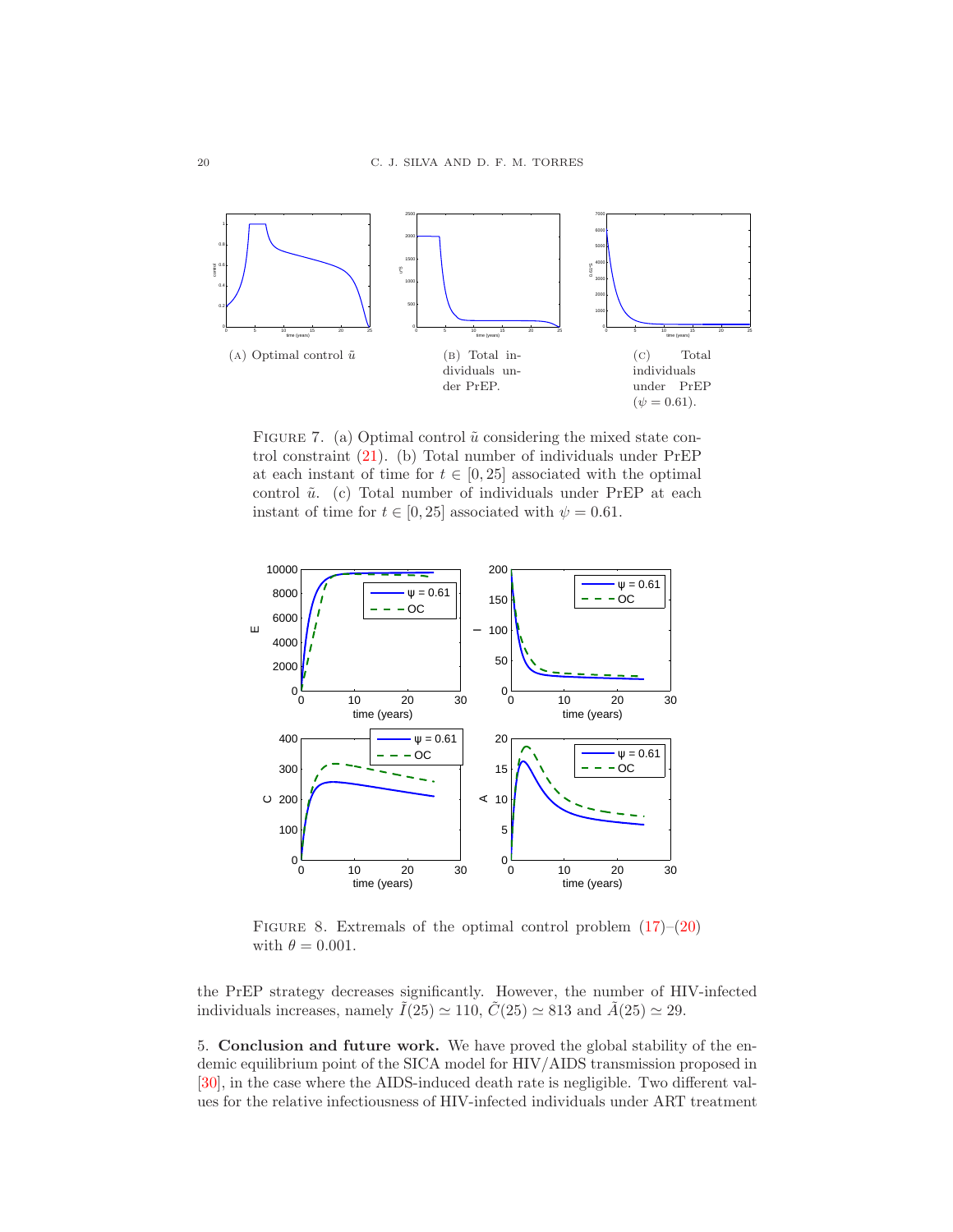were considered, based on the studies reported in [\[9,](#page-21-9) [11\]](#page-21-10) ( $\eta_C = 0.04$  and  $\eta_C = 0.015$ ) and two values for the relative infectiousness of HIV-infected individuals with AIDS symptoms ( $\eta_A = 1.3$  and  $\eta_A = 1.35$ ), based in [\[37\]](#page-22-5). We have shown that taking the parameter values given in Table [2,](#page-8-1) the SICA model describes well the cumulative cases of infection by HIV and AIDS in Cape Verde for the period from 1987 to 2014 [\[25,](#page-21-6) [42\]](#page-22-14). Furthermore, we generalized the SICA model to a HIV/AIDS-PrEP model (SICAE model) including PrEP as an HIV prevention strategy. We proved the existence and uniqueness of disease-free and endemic equilibrium points, depending on the value of the basic reproduction number  $R_0$ . Through Lyapunov functions and LaSalle's Invariance Principle, we proved the global stability of the disease-free equilibrium for  $R_0 < 1$  and the global stability of the endemic equilibrium point when  $R_0 > 1$  for negligible AIDS-induced death rate and strict adherence to PrEP. The number of HIV-infected individuals for the SICA and SICAE models was compared. We concluded that PrEP reduces the number of new HIV infections. However, only people who are HIV-negative and at very high risk for HIV infection should take PrEP. Therefore, the number of individuals that should take PrEP must be limited at each instant of time, for a fixed interval of time. In order to study this health public problem, we formulated an optimal control problem with a mixed state control constraint, where the objective is to determine the optimal PrEP strategy that satisfies the mixed constraint (the total number of individuals under PrEP at each instant of time is limited) and minimizes the number of pre-AIDS HIV-infected individuals as well as the cost associated with the implementation of PrEP. The optimal control problems with and without the mixed state control constraint were solved and compared with the optimal solutions in the case where the fraction of individuals under PrEP is constant. Optimal control theory gave us PrEP strategies that minimize the number of HIV-infected individuals, the cost associated with PrEP and satisfy the limitations on the number of total individuals that should be under PrEP at each instant of time.

It remains open the questions of how to prove the global stability of the endemic equilibrium point of the SICA model for positive AIDS-induced death rate and of the SICAE model for positive AIDS-induced death and PrEP default rates. As for the optimal control problem with mixed state control constraint, we believe it will be also interesting to consider a  $L^1$  cost functional and a variable total population size. These and other questions are under investigation and will be addressed elsewhere.

Acknowledgments. This research was partially supported by Portuguese Foundation for Science and Technology (FCT) through the R&D unit CIDMA, reference UID/MAT/04106/2013, and by project PTDC/EEI-AUT/2933/2014 (TOCCATA), funded by FEDER funds through COMPETE 2020 – Programa Operacional Competitividade e Internacionalização (POCI) and by national funds through FCT. Silva is also supported by the FCT post-doc fellowship SFRH/BPD/72061/2010. The authors are grateful to two anonymous referees for several pertinent questions and suggestions.

## **REFERENCES**

<span id="page-20-0"></span>[1] U. L. Abbas, R. M. Anderson and J. W. Mellors, Potential impact of antiretroviral chemoprophylaxis on HIV-1 transmission in resourcelimited settings, *[PLoS ONE](http://dx.doi.org/10.1371/journal.pone.0000875)* 2 (2007), no. 9, e875, 1–11.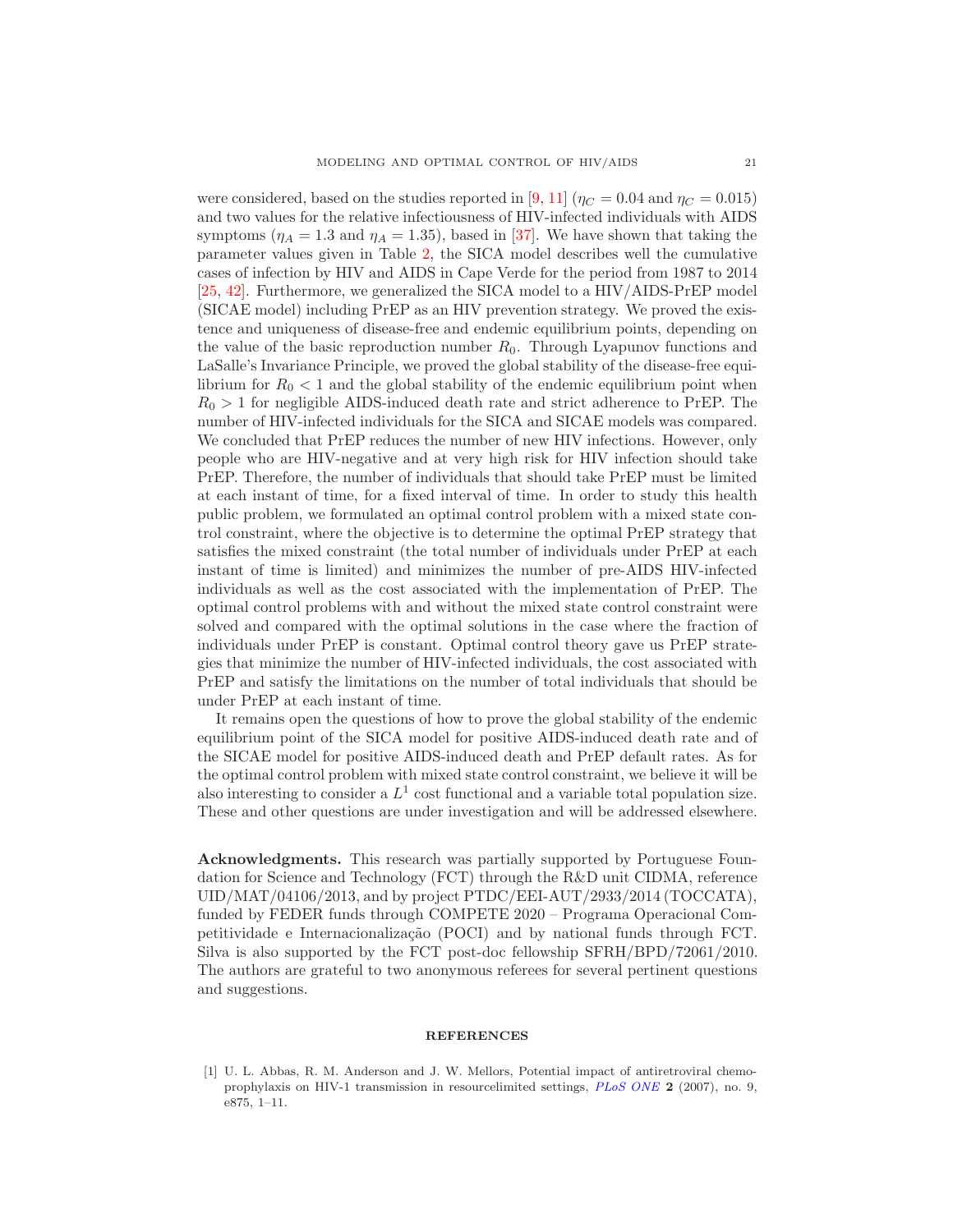- [\[2\]](http://www.ams.org/mathscinet-getitem?mr=MR2838274&return=pdf) F. B. Agusto, S. Lenhart, A. B. Gumel and A. Odoi, Mathematical analysis of a model for the transmission dynamics of bovine tuberculosis, *[Math. Meth. Appl. Sci.](http://dx.doi.org/10.1002/mma.1486)* 34 (2011), no. 15, 1873–1887.
- <span id="page-21-5"></span>[3] S. S. Alistar, P. M. Grant and E. Bendavid, Comparative effectiveness and cost-effectiveness of antiretroviral therapy and pre-exposure prophylaxis for HIV prevention in South Africa, *[BMC Med.](http://dx.doi.org/10.1186/1741-7015-12-46)* 12 (2014), 1–11.
- <span id="page-21-0"></span>[4] E. J. Arts and D. J. Hazuda, HIV-1 Antiretroviral Drug Therapy, *[Cold Spring Harb. Perspect. Med.](http://dx.doi.org/10.1101/cshperspect.a007161)* 2 (2012), no. 4, 1–23.
- <span id="page-21-22"></span>[\[5\]](http://www.ams.org/mathscinet-getitem?mr=MR3181992&return=pdf) M. H. A. Biswas, L. T. Paiva and M. R. de Pinho, A SEIR model for control of infectious diseases with constraints, *[Math. Biosci. Eng.](http://dx.doi.org/10.3934/mbe.2014.11.761)* 11 (2014), no. 4, 761–784.
- <span id="page-21-3"></span>[6] C. Celum, T. B. Hallett and J. M. Baeten, HIV-1 prevention with ART and PrEP: mathematical modeling insights into Resistance, effectiveness, and public health impact, *[J. Infect. Dis.](http://dx.doi.org/10.1093/infdis/jit154)* 208 (2013), no. 2, 189–191.
- <span id="page-21-23"></span>[\[7\]](http://www.ams.org/mathscinet-getitem?mr=MR3026831&return=pdf) F. Clarke, *[Functional analysis, calculus of variations and optimal control](http://dx.doi.org/10.1007/978-1-4471-4820-3)*, Vol. 264 of Graduate Texts in Mathematics, Springer, London, 2013.
- <span id="page-21-24"></span>[\[8\]](http://www.ams.org/mathscinet-getitem?mr=MR2683896&return=pdf) F. Clarke and M. R. de Pinho, Optimal control problems with mixed constraints, *[SIAM J. Control Optim.](http://dx.doi.org/10.1137/090757642)* 48 (2010), no. 7, 4500–4524.
- <span id="page-21-9"></span>[9] M. S. Cohen, Y. Q. Chen, M. McCauley et al., Prevention of HIV-1 infection with early antiretroviral therapy, *[New England Journal of Medicine](http://dx.doi.org/10.1056/NEJMoa1105243)* 365 (2011), no. 6, 493–505.
- <span id="page-21-7"></span>[10] S. G. Deeks, S. R. Lewin and D. V. Havlir, The end of AIDS: HIV infection as a chronic disease, *[The Lancet](http://dx.doi.org/10.1016/S0140-6736(13)61809-7)* 382 (2013), no. 9903, 1525–1533.
- <span id="page-21-10"></span>[11] J. Del Romero, M. B. Baza, I. Río, A. Jerónimo, M. Vera, V. Hernando, C. Rodríguez and J. Castilla, Natural conception in HIV-serodiscordant couples with the infected partner in suppressive antiretroviral therapy: A prospective cohort study, *[Medicine \(Baltimore\)](http://dx.doi.org/10.1097/MD.0000000000004398)* 95 (2016), no. 30, e4398.
- <span id="page-21-12"></span>[\[12\]](http://www.ams.org/mathscinet-getitem?mr=MR3388961&return=pdf) R. Denysiuk, C. J. Silva and D. F. M. Torres, Multiobjective approach to optimal control for a tuberculosis model, *[Optim. Methods Softw.](http://dx.doi.org/10.1080/10556788.2014.994704)* 30 (2015), no. 5, 893–910. [arXiv:1412.0528](http://arxiv.org/pdf/1412.0528)
- <span id="page-21-2"></span>[13] E. F. Drabo, J. W. Hay, R. Vardavas, Z. R. Wagner and N. Sood, A cost-effectiveness analysis of pre-exposure prophylaxis for the prevention of HIV among Los Angeles County: Men who have sex with men, *[Clin. Infect. Dis.](http://dx.doi.org/10.1093/cid/ciw578)* (2016), pii: ciw578.
- <span id="page-21-1"></span>[14] C. L. Gay and M. S. Cohen, Antiretrovirals to prevent HIV infection: Pre- and postexposure prophylaxis, *Curr. Infect. Dis. Rep.* 10 (2008), no. 4, 323–331.
- <span id="page-21-18"></span><span id="page-21-13"></span>[\[15\]](http://www.ams.org/mathscinet-getitem?mr=MR1814049&return=pdf) H. W. Hethcote, The mathematics of infectious diseases, *[SIAM Rev.](http://dx.doi.org/10.1137/S0036144500371907)* 42 (2000), 599–653.
- [\[16\]](http://www.ams.org/mathscinet-getitem?mr=MR3578107&return=pdf) D. Hincapié-Palacio, J. Ospina and D. F. M. Torres, Approximated analytical solution to an Ebola optimal control problem, *[Int. J. Comput. Methods Eng. Sci. Mech.](http://dx.doi.org/10.1080/15502287.2016.1231236)* 17 (2016), no. 5-6, 382–390. [arXiv:1512.02843](http://arxiv.org/pdf/1512.02843)
- <span id="page-21-4"></span>[17] S. B. Kim, M. Yoon, N. S. Ku, M. H. Kim, J. E. Song, J. Y. Ahn, et al, *[Mathematical modeling of HIV prevention measures including pre-exposure prophylaxis on HIV incidence in South Korea](http://dx.doi.org/10.1371/journal.pone.0090080)*, *PLoS ONE* 9 (2014), no. 3, e90080, 1–9.
- <span id="page-21-17"></span>[\[18\]](http://www.ams.org/mathscinet-getitem?mr=MR0984861&return=pdf) V. Lakshmikantham, S. Leela and A. A. Martynyuk, *Stability Analysis of Nonlinear Systems*, Marcel Dekker, Inc., New York and Basel, 1989.
- <span id="page-21-20"></span><span id="page-21-15"></span>[\[19\]](http://www.ams.org/mathscinet-getitem?mr=MR0481301&return=pdf) J. P. LaSalle, *The Stability of Dynamical Systems*, SIAM, Philadelphia, PA, 1976.
- [\[20\]](http://www.ams.org/mathscinet-getitem?mr=MR3602689&return=pdf) A. P. Lemos-Paião, C. J. Silva and D. F. M. Torres, An epidemic model for cholera with optimal control treatment, *[J. Comput. Appl. Math.](http://dx.doi.org/10.1016/j.cam.2016.11.002)* 318 (2017), 168–180. [arXiv:1611.02195](http://arxiv.org/pdf/1611.02195)
- <span id="page-21-21"></span>[\[21\]](http://www.ams.org/mathscinet-getitem?mr=MR2801936&return=pdf) J. Liu and T. Zhang, Global stability for a tuberculosis model, *[Math. Comput. Modelling](http://dx.doi.org/10.1016/j.mcm.2011.03.033)* 54 (2011), no. 1-2, 836–845.
- <span id="page-21-8"></span>[22] M. R. Loutfy, W. Wu, M. Letchumanan, et al., Systematic review of HIV transmission between heterosexual serodiscordant couples where the HIV-positive partner is fully suppressed on antiretroviral therapy, *[PLoS ONE](http://dx.doi.org/10.1371/journal.pone.0055747)* 8 (2013), no. 2, e55747, 1–12.
- <span id="page-21-11"></span>[23] J. F. G. Monteiro, S. Galea, T. Flanigan, M. L. Monteiro, S. R. Friedman and B. D. L. Marshall, Evaluating HIV prevention strategies for populations in key affected groups: The example of Cabo Verde, *[Int. J. Public Health](http://dx.doi.org/10.1007/s00038-015-0676-9)* 60 (2015), no. 4, 457–466.
- <span id="page-21-14"></span>[\[24\]](http://www.ams.org/mathscinet-getitem?mr=MR3544685&return=pdf) A. Rachah and D. F. M. Torres, Dynamics and optimal control of Ebola transmission, *[Math. Comput. Sci.](http://dx.doi.org/10.1007/s11786-016-0268-y)* 10 (2016), no. 3, 331–342. [arXiv:1603.03265](http://arxiv.org/pdf/1603.03265)
- <span id="page-21-6"></span>[25] Rep´ublica de Cabo Verde, *Rapport de Progr`es sur la riposte au SIDA au Cabo Verde – 2015*, Comité de Coordenação do Combate a Sida, 2015.
- <span id="page-21-16"></span>[26] D. Rocha, C. J. Silva and D. F. M. Torres, Stability and optimal control of a delayed HIV model, *[Math. Methods Appl. Sci.](http://dx.doi.org/10.1002/mma.4207)*, in press. [arXiv:1609.07654](http://arxiv.org/pdf/1609.07654)

<span id="page-21-19"></span>